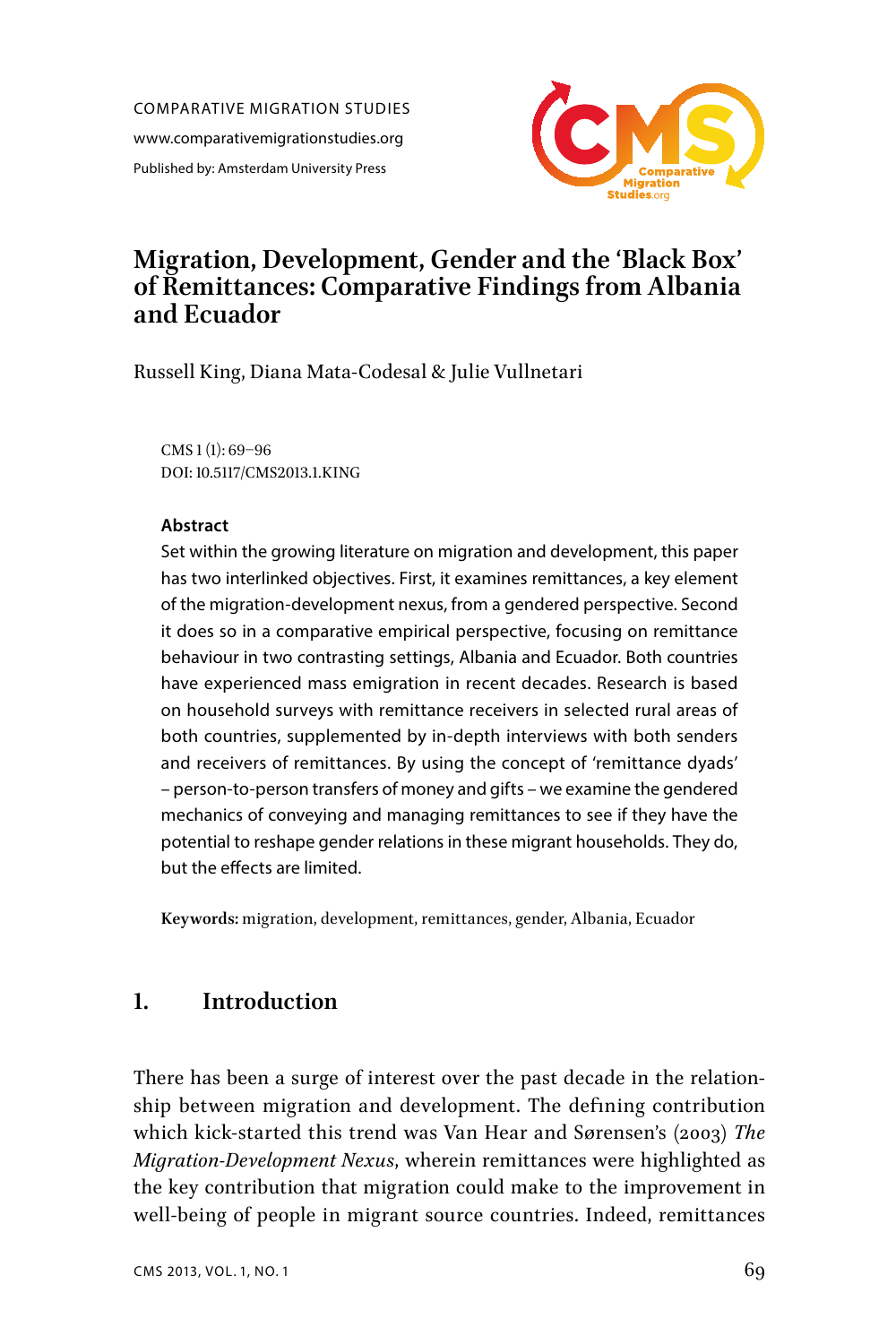came to be regarded as a kind of 'development mantra' (Kapur 2004); a self-help mechanism which targets those households and families which need financial support the most and which are thereby rewarded for the sacrifice of sending one or more family members abroad to work, often in very difficult conditions. Towards the end of the decade a somewhat more critical perspective emerged. This challenged the 'mantra' by drawing attention to remittances' problematic relationship with social inequality, and to the need to open up the 'black box' of remittances to expose and critically analyse the individual-scale dynamics and power relationships involved (Carling 2008a; de Haas 2007a; Kunz 2008).

Our paper furthers this critical perspective by developing two interlinked lines of analysis. First, we pay particular attention to the way that remittance transfers are *gendered processes:* remitting patterns are both shaped by gendered social and kinship structures and have the potential to reshape gender relations, for instance through the involvement of women in sending, receiving and administering remittances. Whether this potential is realised is another matter. Second, the paper compares two migrationremittance systems in contrasting regions of the world: *Ecuador-USA* and *Albania-Greece*. This choice for comparison is not casual, since both sending countries experienced sudden mass emigrations triggered by economic and political shocks in the 1990s: in Albania the chaotic exit from communism and then economic collapse and civil unrest in 1997; in Ecuador political instability, crippling structural adjustment measures, followed by 'dollarization' in 2000. Based on empirical surveys (questionnaires to remittance-receiving households and interviews with remittance senders and receivers), we unpack the family and household dynamics of remittance transfers through an in-depth study of person-to-person 'remittance dyads'.

The paper is organised as follows. In the next section we review the shifting theoretical interpretations of the relationship between migration and development, paying particular attention to the key role that remittances play in these understandings, and to the need to apply a gendered analysis. Next come two contextual sections: the geographical and migratory settings of Albania and Ecuador; and an outline of the survey methods used to collect primary data. In the 'results' sections of the paper we examine the dyadic patterns of remittances from New York to Ecuador and from Greece to Albania. We explain how these reflect the male-led character of the two migration systems, and we evaluate the extent to which evolving remittance dynamics have the potential to re-texture gender relations. In the two case-studies under review we find that changes in gender relations are rather modest.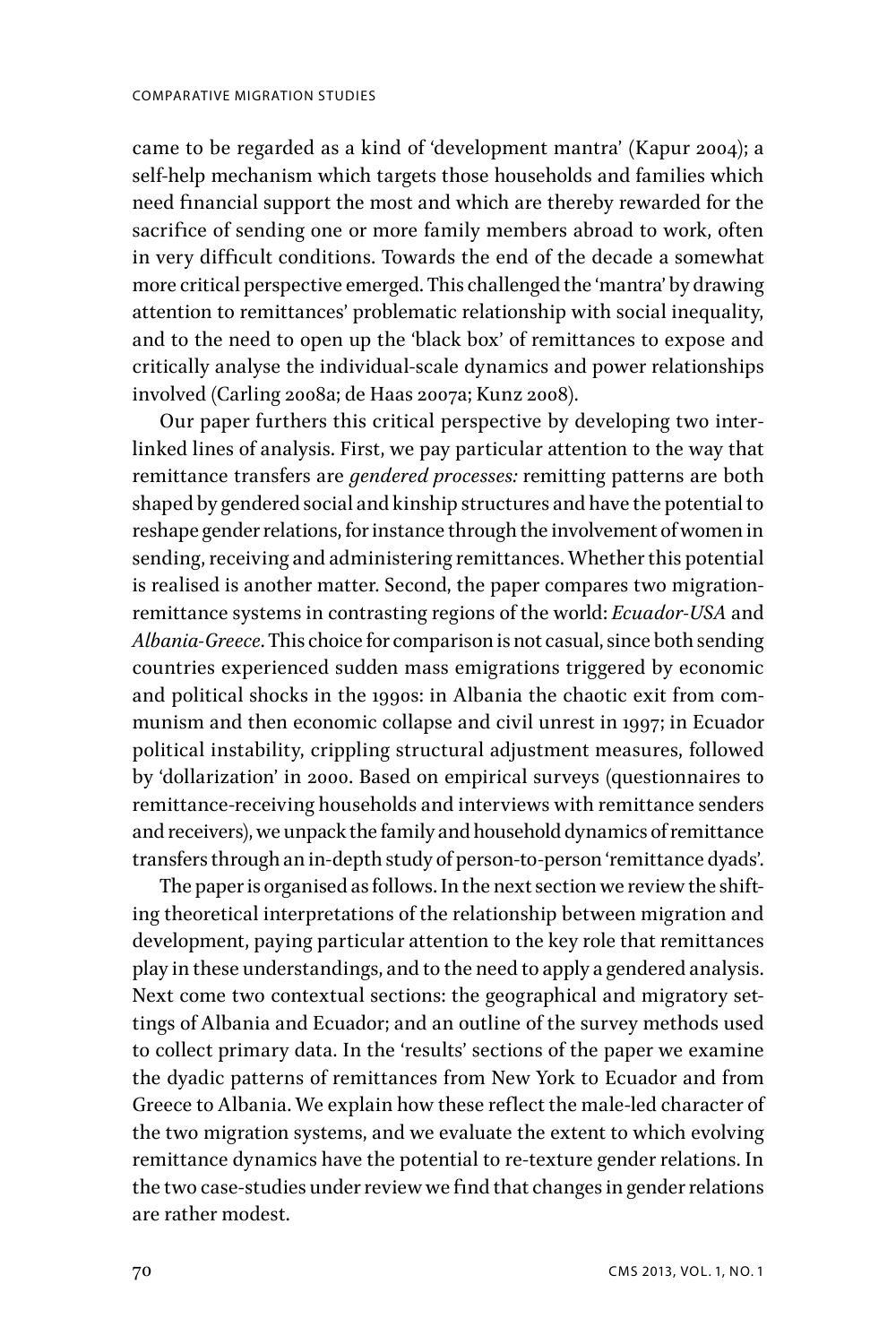#### **2. Migration and development**

Although the historic role of migration in the development of *receiving* countries has long been acknowledged (Piore 1979; Potts 1990; Thomas 1954), interest in migration's impact on *sending* countries is much more recent. It is this latter relationship that concerns us here. The apparent neutrality of the now-fashionable phrase 'migration-development nexus' hides multiple questions about definition and the nature and directionality of causal relationships. According to Raghuram (2009) the 'edifice' of the migration-development discourse needs to be 'unsettled'. She asks: 'which migration, what development?' In answer to the first question, we look at labour migration from relatively poor to richer countries – in global 'compass' migration terms, from South to North, and East to West.

The 'what development?' question is more difficult to answer. Beyond the world of neoclassical economics where development equates growth in national income, most social scientists subscribe to a much broader definition which includes cognisance and measurement of poverty, health, education, inequality and human capital. We would also factor gender equality into this mix. Recognising the multidimensional nature of development has been fundamental in the work of the United Nations Development Programme in compiling the *human development index.* Successive UNDP reports follow a 'capabilities' approach to conceptualising development which emphasises freedom of choice and the ability to achieve vital 'beings and doings' (UNDP 2009: 14, 208).

Two further questions are key. First, does migration cause development, or is it the other way round? Second, should not the causality question be posed in terms of migration and *under*development?

Few would dispute that, in a low-income country, emigration can be a rational response to poverty and limited life opportunities. The question is, what happens next? One of the myths of migration is the so-called 'root causes' approach which states that, if migration results from underdevelopment, then by removing the condition of underdevelopment, migration will cease. Quite apart from the fact that this stance 'carries the unspoken message that migration is a *bad thing that ought to be stopped*' (Castles 2009: 442, his emphasis), the reality is that the increased economic resources and improved communications that development brings actually make it easier for *more* people to migrate to better opportunities abroad (de Haas 2007b).

This is only the beginning of the 'what happens next?' question. The real conundrum comes with the impact of migration on the future development of the sending country or region. Put simply, does migration lead to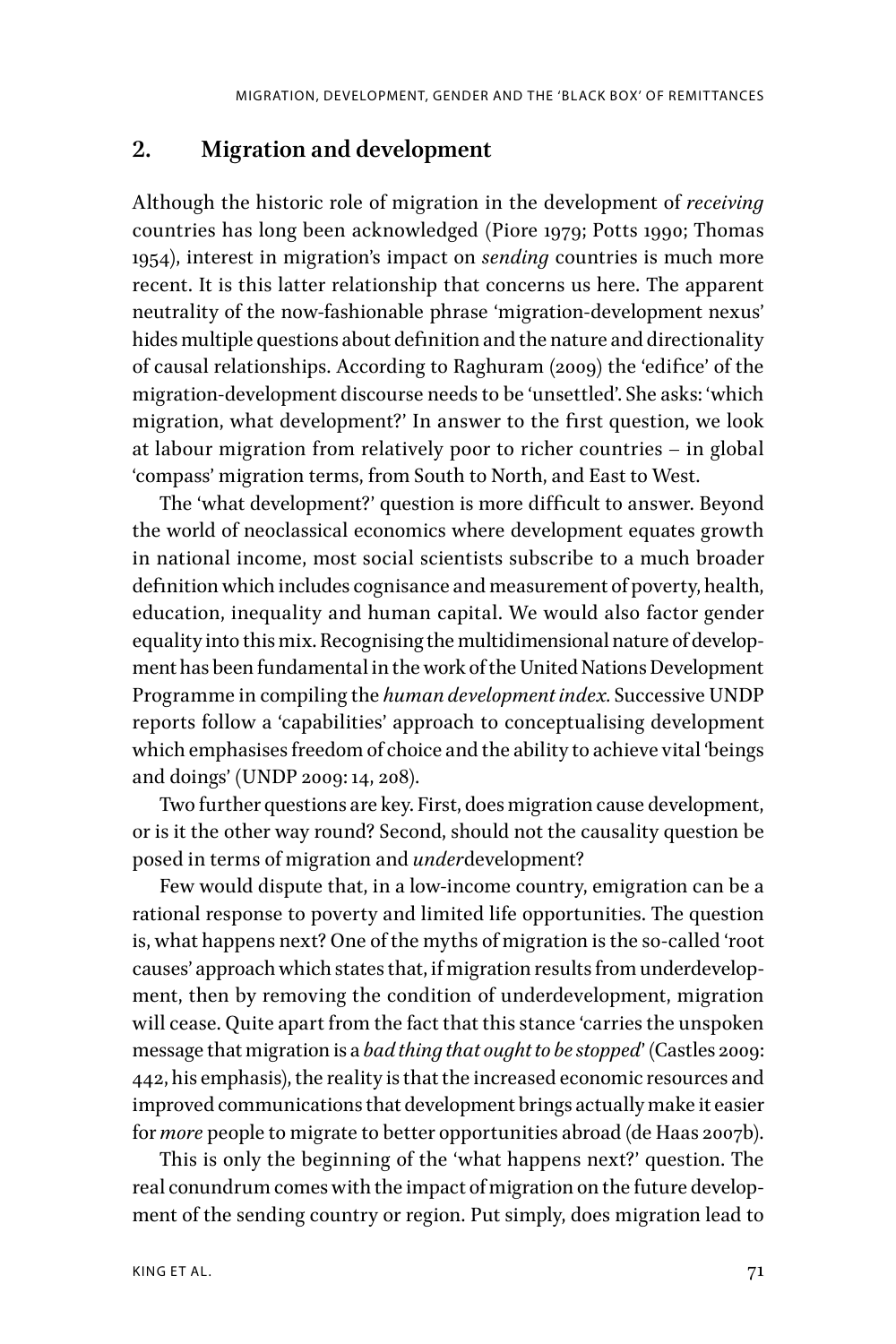development? And if so, does this development feed further migration, as postulated above? Or does migration act to further reproduce the condition of underdevelopment? And if so, does continuing underdevelopment lead to continuing migration? In other words, does the migration-development nexus take the form of a virtuous cycle, or a vicious one?

### **2.1. Optimism, pessimism, and pendulum swings**

As Hein de Haas has recently argued (2010, 2012; see also Faist and Fauser 2011), the debate between these two opposing interpretations has swung like a pendulum, from optimism in the 1950s and 1960s to pessimism in the 1970s and 1980s, and back again to optimism in the 1990s and 2000s. Now, we detect the start of a new swing towards pessimism.

The industrial expansion of Western Europe and North America in the early postwar decades was sustained by large-scale worker migration from Southern Europe, Latin America, and elsewhere. Neoclassical economics 'explained' this mass transfer as a spatial reallocation from labour-rich to labour-poor countries, spurred by the market incentive of much higher wages. Under this model, migration continues until there is factor-price equalisation, at which point migration stops because wage discrepancies are no greater than the cost of migration. Also in the 'pure' neoclassical model, there are no remittances and no return migration, since migrants are viewed as having moved for good as part of the adjustment to spatial equilibrium of labour. However, in many European countries, migrants were treated as 'guest-workers' who *would* eventually return home. Part of this migration management regime was the 'developmentalist' assumption that migrants would take back savings, training, new ideas and entrepreneurialism; all of which would stimulate development in their home countries. For the most part, these were pious hopes. Detailed studies of Turkey, the country which had supplied the largest number of migrant workers to Europe, questioned both the scale and nature of the 'emigration of surplus labour and return of innovation' model (Abadan-Unat et al. 1974; Paine 1974). The swing to pessimism had begun.

Incorporating late-1960s' thinking from the Latin American 'dependency school' (Frank 1969) as well as Third-Worldist concerns over brain drain from Africa and Asia (Bhaghwati 1976), growing pessimism over the economic and moral value of migration reflected Marxist theories of capitalism's exploitation of (migrant) workers. Applying the dependency model to Europe, Seers (1979) argued that periphery-to-core migration was the syndrome of the Frankian notion of the 'development of underdevelopment' rather than a stimulus to development in migrant-origin countries. Remittances – hardly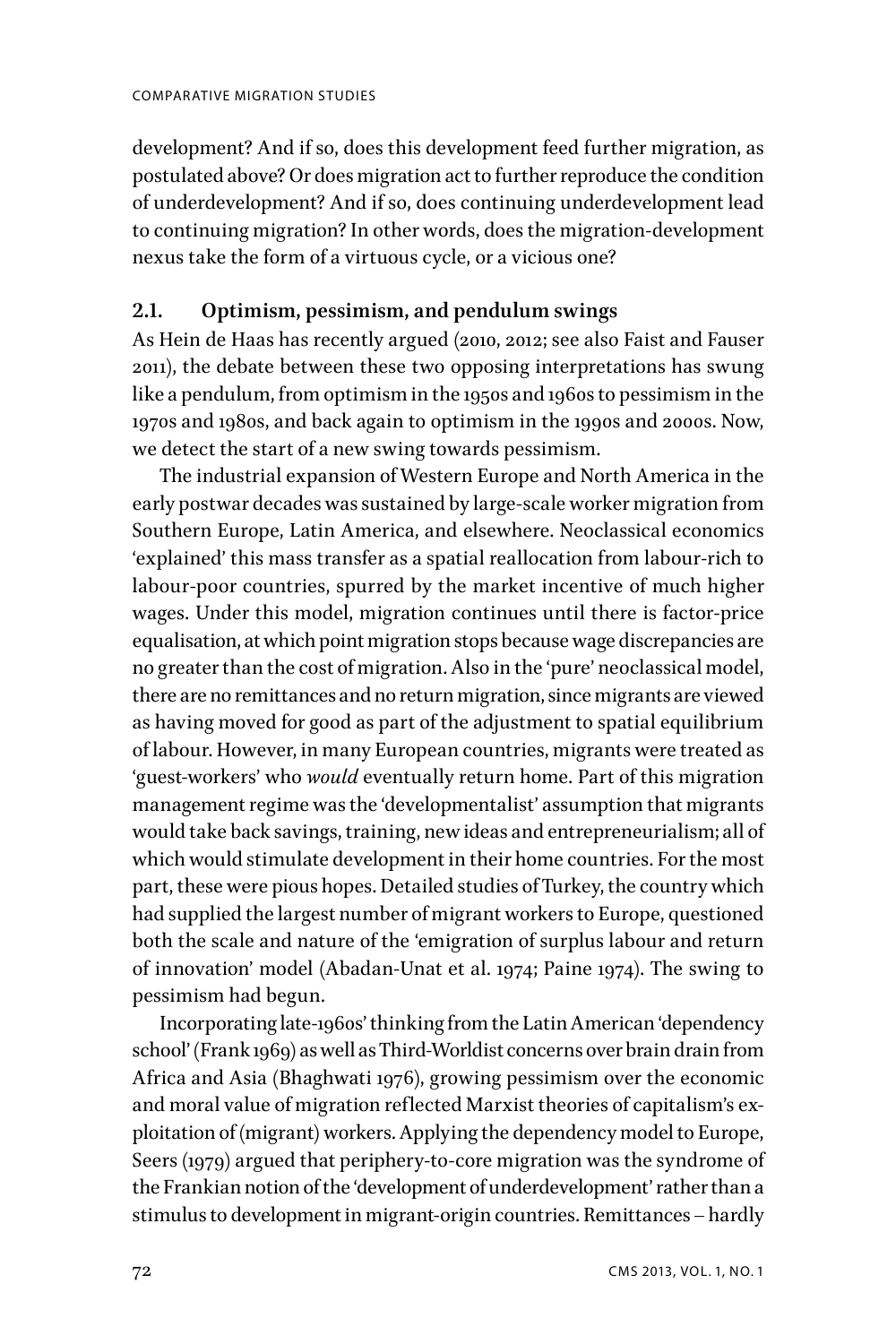noticed in the neoclassic model – were acknowledged but they were not seen as a productive input into the development process. Rather, it was alleged, they were 'frittered away' on conspicuous consumption, used to build unnecessarily luxurious housing, or spent on other 'non-productive' outlets such as small shops in migrants' home villages (Lipton 1980; Rhoades 1978). According to Castles and Kosack, in a book which captured the theoretical *zeitgeist* of the time, 'labour migration is a form of development aid given by the poor countries to the rich ones' (1973: 8).

Around 1990, the pendulum swung again, back to what de Haas (2012: 19) calls 'neo-optimism'. Drawing partly on de Haas (2010, 2012) and Faist and Fauser (2011), we posit four main reasons for this. First, the 1980s and 1990s saw a body of empirical research which suggested that, in certain circumstances, migration *could* stimulate home-country development. In other words, alongside negative 'backwash' effects (depopulation, brain drain, inflation etc.) were also 'trickle-down' effects whereby remittances and migrants' investments gave a multiplier boost to the local economy.

Second, the neo-liberal, individualist ethos of the 1990s and 2000s placed migrants centre-stage as development actors, in contrast to the neoclassical and neo-Marxist ideologies which viewed migrants either as atoms responding to market forces or as victim-pawns of the exploitative capitalist system. Alongside the celebration of the migrant as the 'hero' of development comes an emphasis on *remittances*: not only financial remittances but also backflows of knowledge, ideas and new behaviours – what Peggy Levitt (1998) called 'social remittances'.

Third, migration-development neo-optimism was underpinned by the 'new economics of labour migration' (see Lucas and Stark 1985; Stark 1991; Stark and Bloom 1985). Although NELM drew on some aspects of the neoclassical model, it incorporated two fundamental differences from the earlier way of thinking. First, it aggregated migration decision-making and economic behaviour to the 'meso-scale' of the family and community; and second it combined income maximisation with risk aversion. In this way, migration and remittances were seen as a hedge against the failure of other elements of household income, such as a crop wipe-out. In short, NELM reconceptualised migration as a household livelihood strategy, with remittances as the central plank.

The final paradigm shift which gave theoretical purchase to the new optimism was the transnationalist view of migration introduced by Glick Schiller et al. (1995). This, too, was a migrant-centred model, which saw migrants as agents of their own development, and that of their home communities. The 'transnational turn' recognised the increased possibilities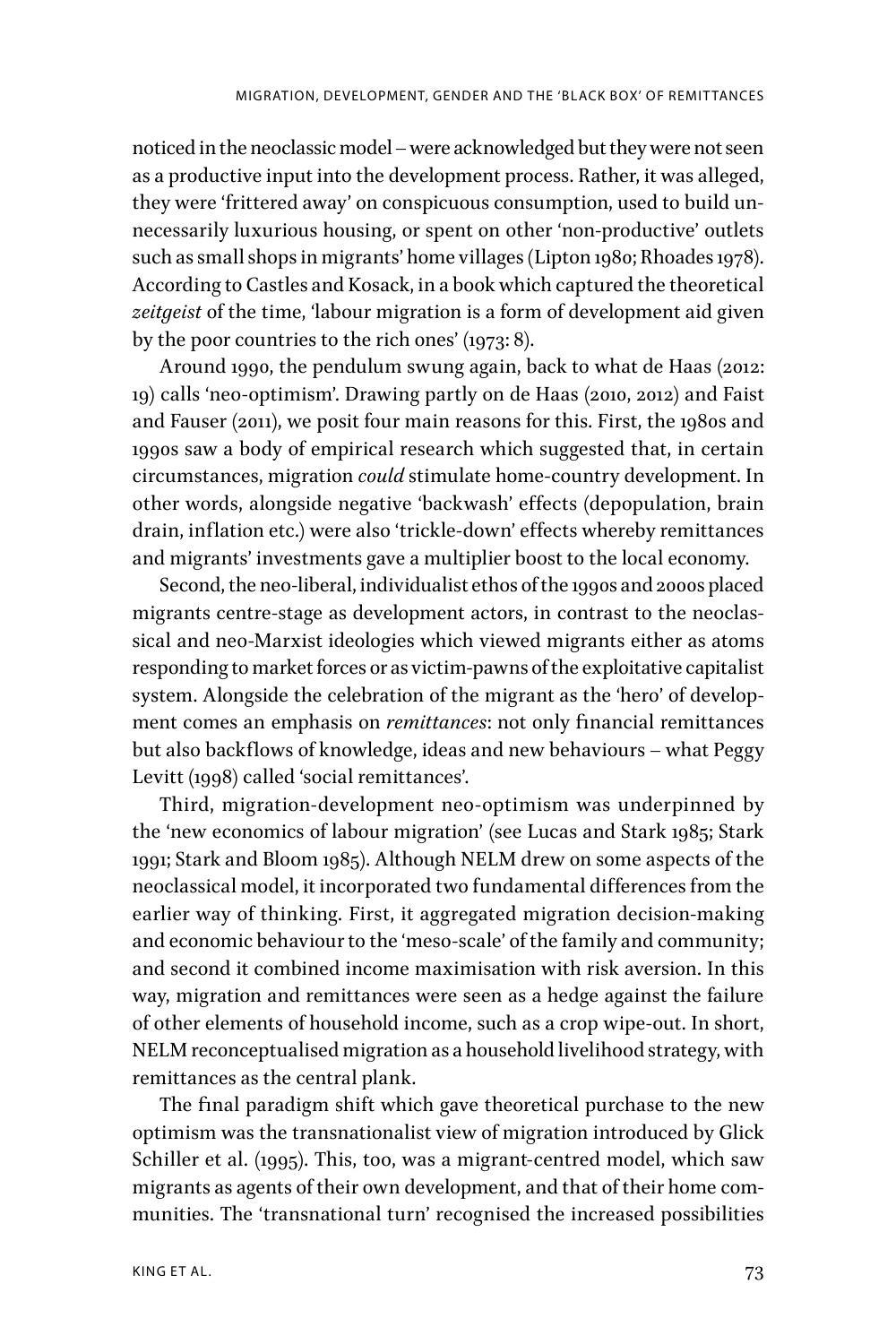of migrants and their families to live more or less simultaneously in two (or more) places, thanks to improved techniques and lowered costs of international travel and communication. Remittances are seen as the key element of the economics of transnational living (Guarnizo 2003).

Especially over the past decade, the 'virtuous' interpretation of the migration-development cycle has dominated international discourse, including the Global Forum for Migration and Development, the World Bank, UNDP, and the UK's Department for International Development (Piper 2009). The consensus view is that migration can be a 'route out of poverty' for many and a pathway to prosperity for some; therefore, echoing the title of the 2009 UNDP *Human Development Report*, the barriers to mobility need to be overcome. Richard Black, director of a major DfID-funded programme of research on migration and poverty at the University of Sussex, argues that migration should be considered an international 'public good' because of its potential to alleviate poverty and stimulate development (2011).

More sceptical views emerged at the turn of the decade. Delgado Wise and Márquez Covarrubias (2011) restated the neo-Marxist critique, basing their arguments on their interpretation of the 'asymmetric and subordinated' Mexico-US migratory system, with migrant workers incorporated into the lowest and most exploited segments of the highly polarised US labour market. Meanwhile Skeldon (2008) warned of the danger of expecting too much from migrants' capability to effect real development, and asked whether it is morally justified to impose on migrants a 'duty' to stimulate home-country development when their lives – thanks partly to the global regime of migration control which forces them into irregularity – are blighted by low wages, precariousness, deskilling and racism (Bakewell 2007). Hence, 'we may be at a new turning-point… heading towards a neo-pessimistic backswing of the migration and development pendulum' (de Haas 2012: 22).

#### **2.2. Opening up and gendering the 'black box' of remittances**

Throughout the above debate on the shifting terrain of the migrationdevelopment relationship, remittances have held a fluctuating and often vicarious position, coming increasingly to the fore in the neo-optimism phase which still characterises present-day policy. Economists and development planners have latched on to remittances as a financial flow to developing and transition countries which has to be maximised, and prudently invested, without paying much attention to their ontology and phenomenology. What does the sending and receiving of remittances mean to the individual actors involved? Who, exactly, sends; and who receives? How do they define what 'counts' as remittances and what does not? In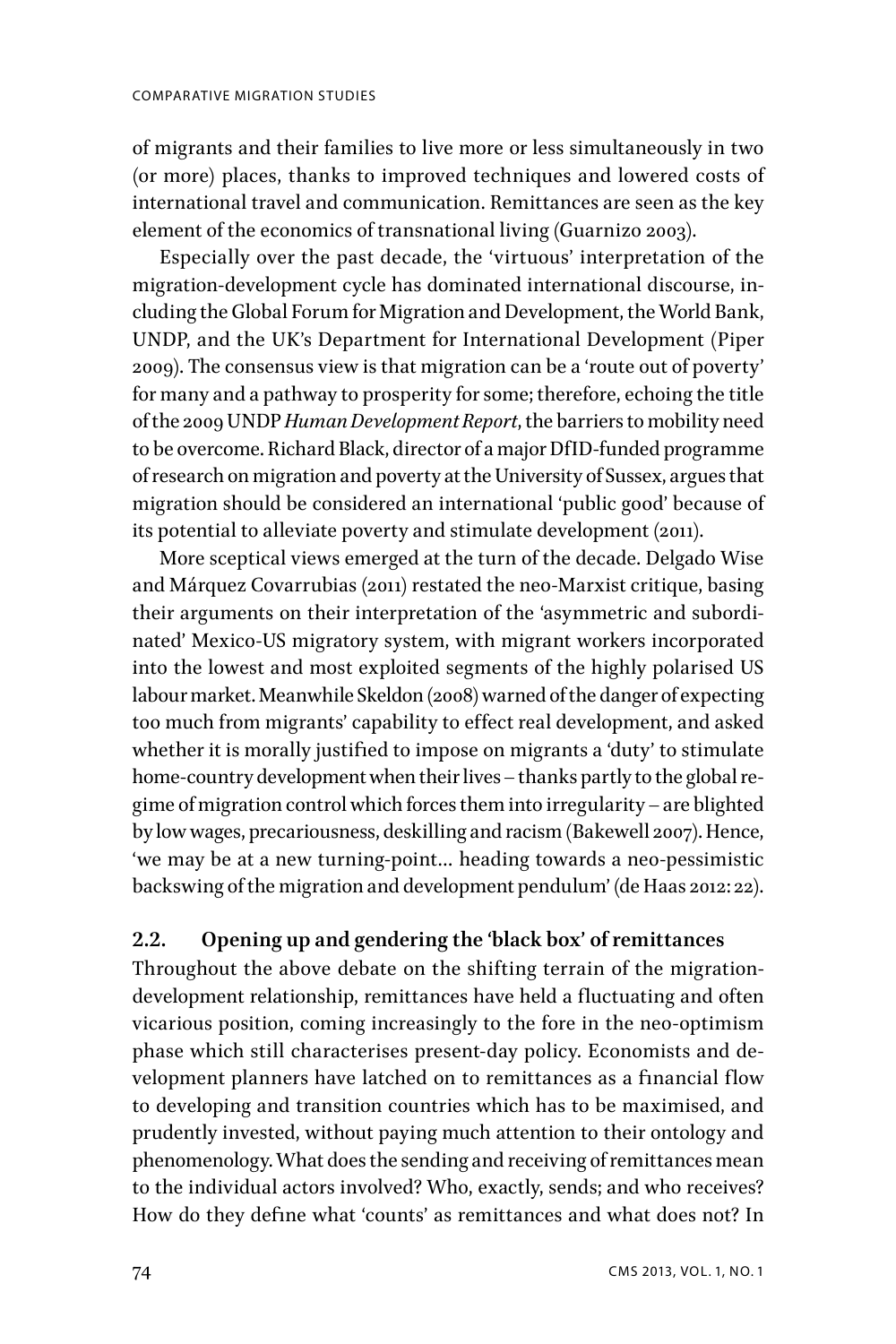short, we see remittances as a 'black box' that needs to be opened up and peered into in order to understand what is really going on.

Building on the now-well-established transnational paradigm, we conceptualise remittances as *transnational gendered social practice* which reflects the gender structures of both the societies of migrant origin and destination, as well as the gender relations which are embedded in the migration and remittances processes themselves. Unpacking the gendered social practice of remittances, we observe a variety of 'remittance dyads' (Carling 2007). The remittance dyad is an individual sender-to-receiver pairing, but variety is introduced by the distinction between primary and secondary dyads. A male migrant could have as his main dyadic partner his wife in the home village, but might also remit smaller amounts to his parents, his secondary dyad, perhaps privileging his father as the recipient. Thus we begin to see the relevance of a gendered analysis of remittances, which is as yet underdeveloped.

The existing literature on gender and remittances falls into two camps. First there are papers which treat gender purely as a dichotomous variable in looking at whether men or women are the more reliable remitters, and who remits more. Reviewing this literature, Carling (2008b: 588) finds it inconclusive. It often seems that men are more likely to remit, and to remit larger amounts, but women may remit a larger proportion of their (generally lower) wages than men. Another common view is that women, because of their stronger family orientation and nurturing nature, are more 'sensible' receivers and managers of remittances than men; women direct remittances to family welfare, health and education, men towards land, housing, vehicles, and gadgets (Rahman and Fee 2009). However, there is little systematic evidence, let alone statistical proof, to support these generalisations.

The second strand of literature challenges the 'Are men or women better remitters?' discourse and tries to unravel the gender relations behind the entire migration-remittances cycle (King and Vullnetari 2010). A landmark in this more integrated approach was the programme of research launched in the latter half of the 2000s on 'Gender, Remittances and Development' by the United Nations International Research and Training Institute for the Advancement of Women (UN-INSRAW). In their working paper which acted as the ideological and literature-survey platform for the UN-INSTRAW research, Ramírez et al. (2005) make two key points:

– Gender is a cross-cutting element throughout all stages of the migration process. It not only influences physical movement across national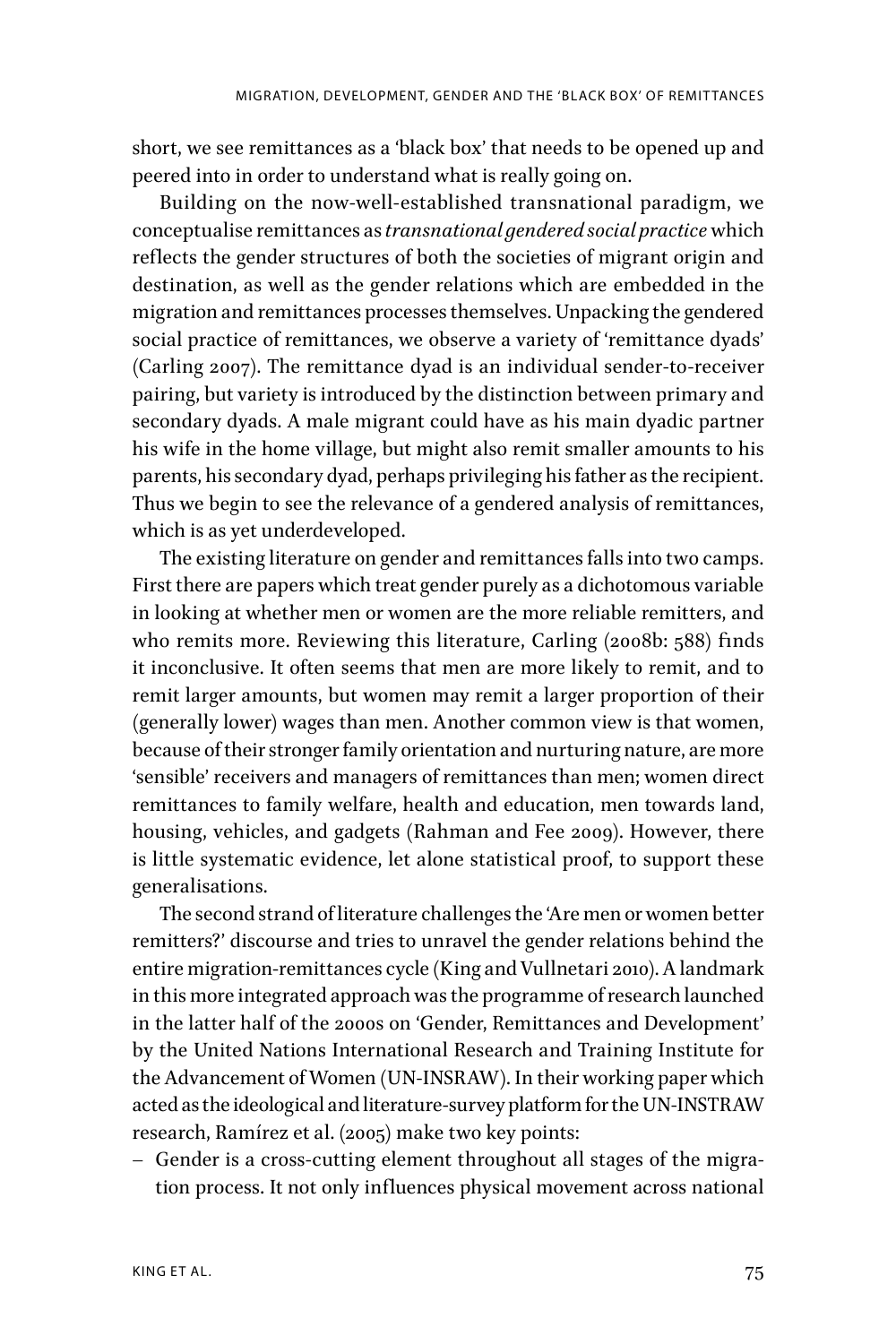borders, but gender relations are themselves negotiated and either reconfirmed or reconfigured within transnational migratory contexts.

– Remittances are more than just periodic financial transfers: they are the result of complex processes of negotiation within households that are immersed in intricate networks of relations between the diaspora and the countries of origin. Above all, decisions about how remittances are spent, who benefits, and longer-term effects on family welfare and structure, are not gender-neutral.

These orientational statements prompt further consideration. We can deepen the theoretical analysis by placing it with the 'gendered geographies of power' framework of Mahler and Pessar (2001). The three key components of this conceptual model are, firstly, the notion of *power geometries*. As Doreen Massey points out (1994: 149), flows of people, goods, money and images in our highly globalised but unequal world are subject to different constellations of power. Secondly, *social location* refers to individuals' position within power hierarchies, which include social-class and kinship structures. Thirdly, *geographic scale* captures the way in which genderpower relations operate across multiple levels, from the (female) body which in various ways is controlled or excluded, to the meso-scale domains of family and community, to the national and international scales.

We now move to the empirical part of our paper in which we attempt to answer questions relating to the foregoing conceptual outline at two levels. First, in relation to our scoping of the migration-development nexus, do the cases of Albania and Ecuador broadly fit the virtuous or the vicious cycle view of the nexus? Second, focusing more specifically on remittances and their link to the migration-development debate, how are these financial and allied transfers gendered in our two case-studies? This, in turn, breaks down into two recursive questions:

- What are the gender and family structures that shape migration and remittance behaviour?
- How does the sending and receiving of remittances reshape gender relations in migrant communities and sending areas?

## **3. The settings: Albania and Greece, Ecuador and the United States**

The research is based on two international migrations: one short-distance, linking adjacent countries in the Balkans, the other a globe-spanning South to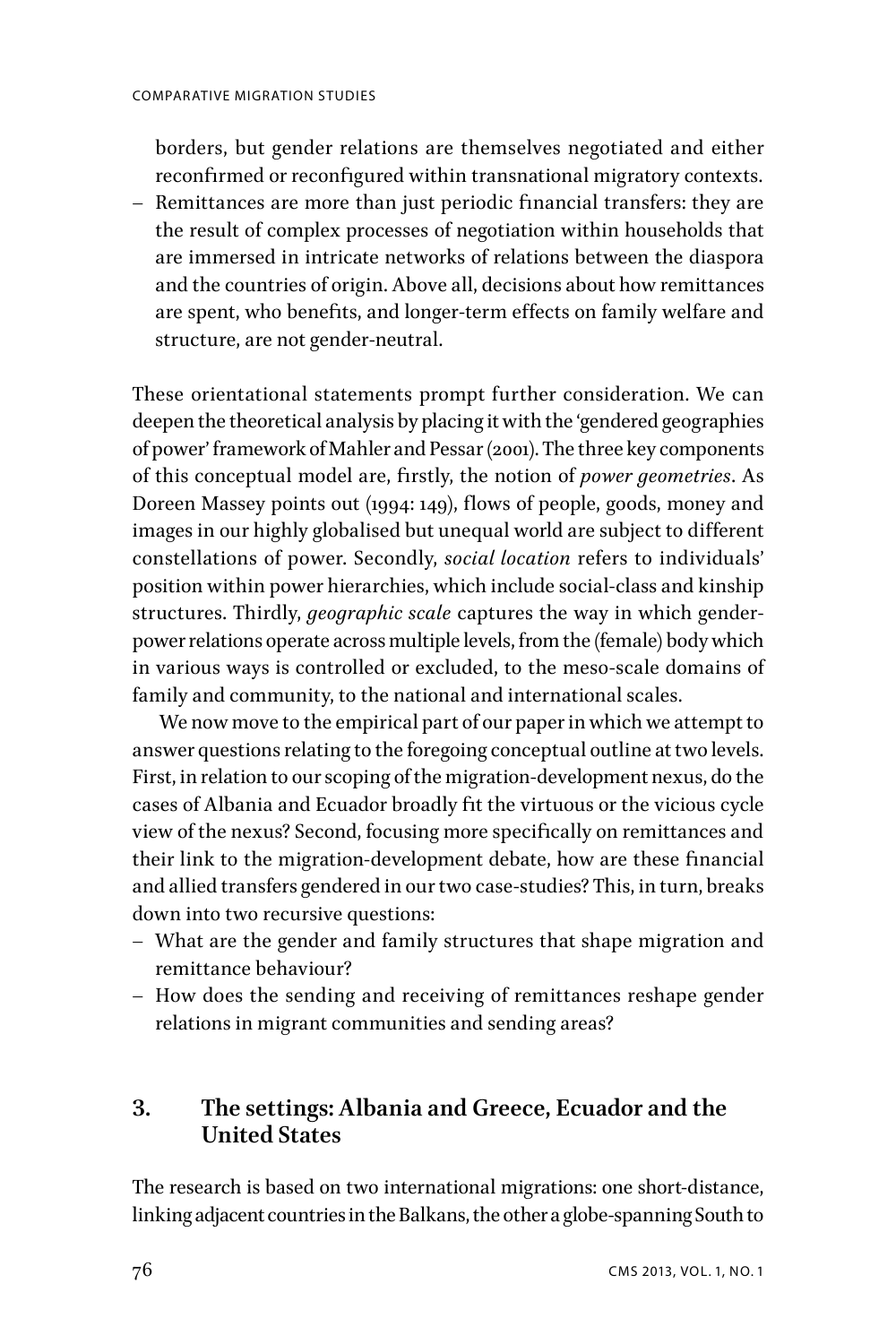North 'hemispheric' migration. The Albania-Greece study was carried out by King and Vullnetari as part of the aforementioned UN-INSTRAW programme of research (see Vullnetari and King 2011; also King et al. 2011). The Ecuador-US study is drawn from Mata-Codesal's doctoral thesis (Mata-Codesal 2011).

Table 1 sets out some comparative statistics on the two migrant-origin countries. Several figures are strikingly similar: human development, life expectancy, GNI per capita, recent GDP growth, stock of emigrants, and the share of emigrants who are tertiary-educated. Others are different: the relative scale of emigration is much greater for Albania, likewise the weight of remittances per head of the country-of-origin population. The average remittance sent per emigrant is higher for Ecuador, a fact that reflects the greater income divide between Ecuador and the US on the one hand, and Albania and Greece on the other.

|                                                            | <b>Albania</b> | <b>Ecuador</b> |
|------------------------------------------------------------|----------------|----------------|
| Population, 2009 (millions)                                | 3.2            | 13.6           |
| GNI per capita 2009 (Atlas method, US \$)                  | 3,950          | 3,920          |
| GDP annual average growth, 2005-09 (%)                     | 5.0            | 4.3            |
| Human Development Index (2007)                             | 0.818          | 0.806          |
| Life expectancy at birth (2007)                            | 76.9           | 75.0           |
| Stock of emigrants, 2010 ('000)                            | 1,438          | 1.148          |
| Emigrants as share of resident population (%)              | 45.4           | 8.3            |
| Main destination countries                                 | Greece, Italy  | USA, Spain     |
| Emigration of tertiary-educated (% of total emigration)    | 9.0            | 9.5            |
| Remittances, 2009 (US \$ millions)                         | 1,317          | 2,502          |
| Average remittance per head of resident population (US \$) | 412            | 184            |
| Average remittance per migrant (US \$)                     | 916            | 2.179          |

**Table 1 Albania and Ecuador: population, development, migration and remittance statistics**

*Source: UNDP (2009: 168, 172); World Bank (2011: 54, 108).*

*Albanian emigration* started in 1991, following 45 years of harsh communist rule during which emigration was banned. Whilst part of the eagerness to migrate was the natural curiosity of people to see a world that had been denied them, the most important push factor was the dire economic situation produced by the chaotic transition to 'democracy' and a free-market economy, which left many people without jobs or other means of support. By 2010, 1.4 million Albanians were abroad, most of them in Greece (600,000) and Italy (400,000).

Throughout the early years of emigration, most of the movement was irregular, since Albanians had few legal opportunities to enter and legally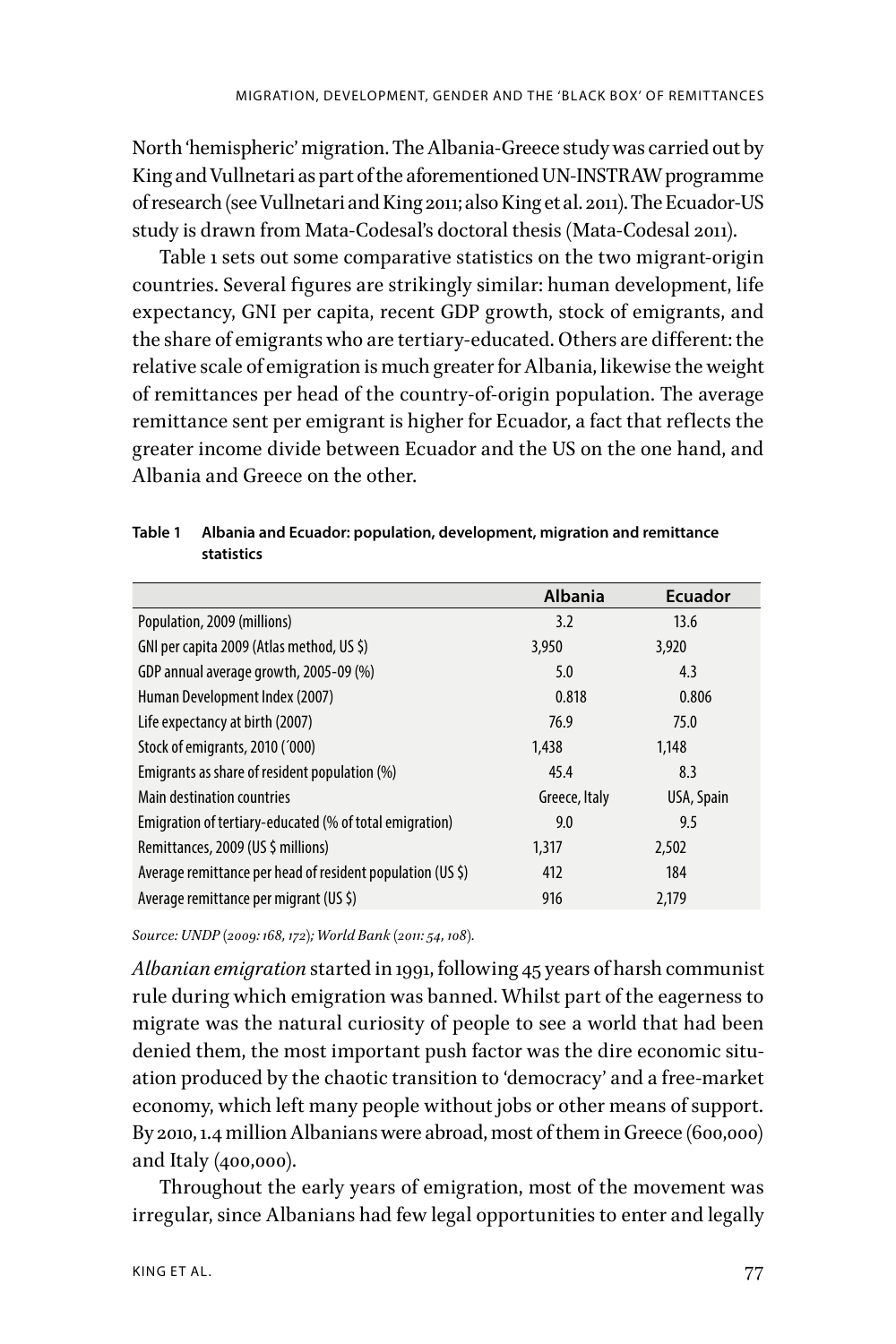work in Greece, or elsewhere. Entry to Greece was on foot, using paths which crossed the mountainous border, dodging the Greek border police. Given the nature of these treks as arduous and dangerous, as well as the patriarchal nature of Albanian families which limited the independent mobility of women, most of the emigrants in the 1990s were men.

A major change in the structural position of Albanians in Greek society occurred in 1998 when a regularisation scheme was launched: more than 200,000 Albanians legalised their presence in Greece. Further regularisations took place in the 2000s. These measures allowed Albanians to improve their access to the labour market and protect themselves from the kinds of exploitation that 'illegal' immigrants are vulnerable to. Regularisation also gave them the basis to bring over their wives and families, or to start a family in Greece. This combined legal, economic and family-structure transition is crucial for understanding diffferentiated patterns of remittance dyads. Men have continued their initial occupational specialisations in the farm-labour and building sectors but have been able to access (at least up to the recent severe recession in Greece) more secure work, including setting up their own small businesses in fields such as construction, removals, house repairs etc. Women work mainly as domestic cleaners or as carers of small children and elderly people (Hatziprokopiou 2003).

*Emigration from Ecuador* to the US dates to the 1950s, but accelerated during the 1990s due to economic stress produced by structural adjustment measures (Pribilsky 2007). Towards the end of that decade the economy collapsed and in 2000, in a desperate measure to curb hyperinflation, the US dollar replaced the Ecuadorian sucre as the country's currency. This monetary switch proved socially regressive, ruining the already-precarious financial situation of the poor and less well-off. The political situation was equally unstable, with ten different governments during 1996-2007. Faced with this dire economic and political situation, many Ecuadorian men emigrated in order to earn remittances to support their families. Even though the US became progressively more expensive and risky compared to European destinations (notably Spain), Ecuadorians continued to head for New York since the monetary rewards are perceived to be higher there.<sup>1</sup>

Recent estimates give figures of approximately 500,000 Ecuadorians living in the US, and 400,000 in Spain (Gratton 2007). Emigration to New York is male-dominated and irregular: most men work in construction or in other manual occupations where employers ask no questions about legal status. Emigration to Spain is female-dominated and has fewer obstacles: most entered as visa-free tourists and overstayed, subsequently taking advantage of Spain's periodic regularisations.<sup>2</sup>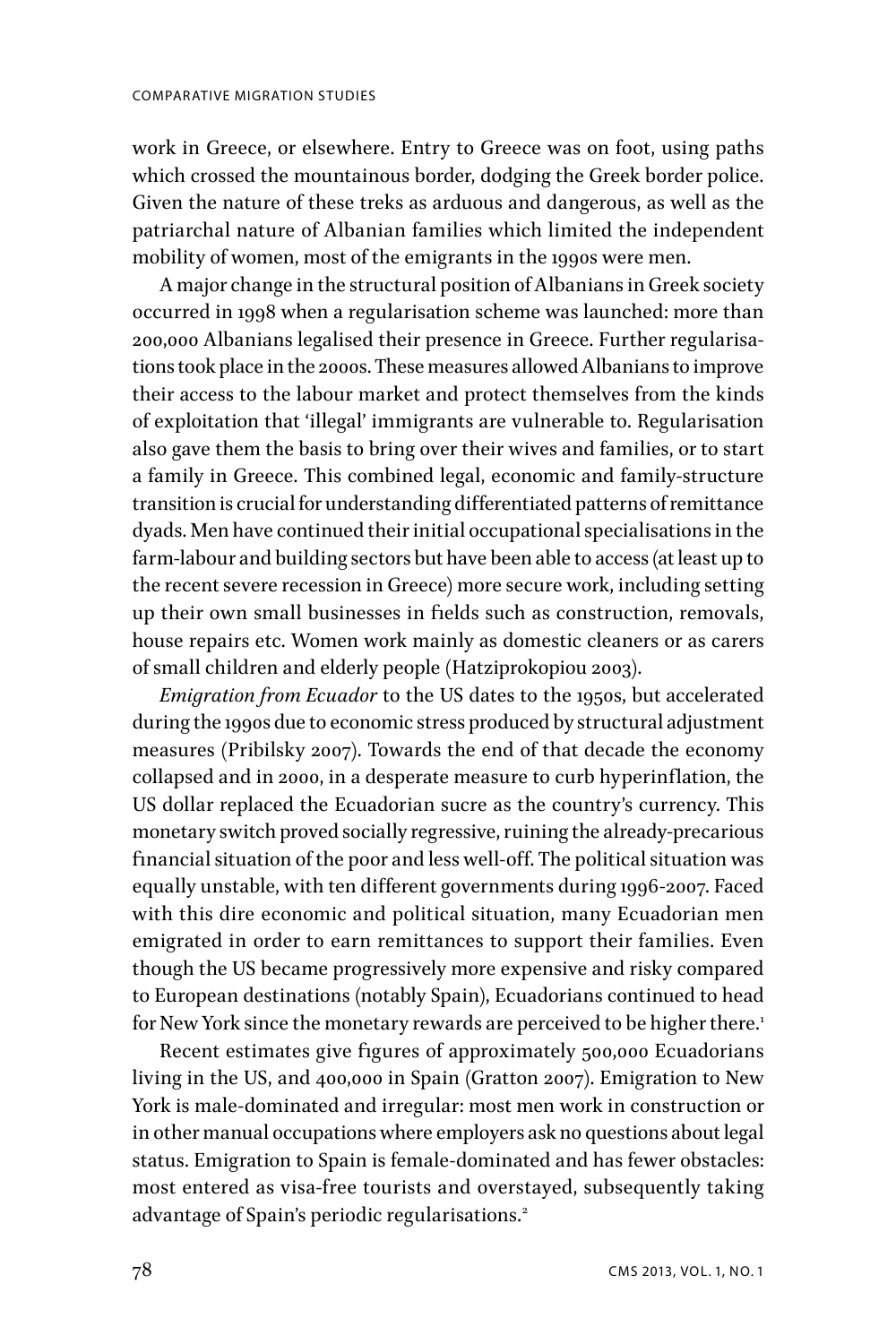### **4. Research design and methods**

Within the two bi-national contexts, field research was articulated along localised 'migration-remittance corridors'. Three contiguous villages in the municipality of Burim (a pseudonym) in southern Albania were chosen to represent the migration trends and ethno-religious characteristics of south-central Albania (Muslim majority, with some Orthodox Christians and socially marginalised Roma). The villages have a combined population of around 7000 and are located at some distance from Korçë, the most important administrative and economic centre in this part of Albania. Burim lies at an altitude of 800 metres within an elevated plain with favourable soils for farming. Summers are hot and dry, winters wet and cool with occasional snowfalls. Mixed agriculture is practised – cereals, vegetables and fruit (apples are a local specialism), plus pigs, cattle, sheep and poultry. Although there are some signs of a remittance-led revival, agriculture has languished into semi-subsistency due to the break-up of the communist-era cooperatives into smallholdings and the abandonment of infrastructures, as well as the effects of emigration itself. An estimated 80 per cent of emigration from Burim is to Greece, most of it to Thessaloniki, the second city of Greece, more accessible than Athens.

Xarbán, the Ecuadorian field location (also a pseudonym), has a population of just over 2000; it is in the southern province of Azuay, whose capital Cuenca is about an hour and a half away by bus. Xarbán is positioned on the lower slope of a large valley system. The lowest land, at around 2500 metres, is given over to agriculture (corn, potatoes, tomatoes, beans, fruits); the middle-range land is cattle pasture; the highest land, above 3500 m, is unusable. The climate is high-altitude tropical, with abundant rain but also a dry season. Mounting population pressure on hilly and erodible land has progressively split up ownership into *minifundios* (less than 5 hectares) and *microfundios* (< 1 ha). Whilst agriculture provides the basis for survival, it allows for little improvement in living standards or life ambitions (Carpio Benalcázar 1992: 46). Migration, initially internal (to the coastal sugar estates and the Amazon basin) and then international, to the US, became the favoured way to progress. Emigration became large-scale during the 1990s and 2000s following a destructive landslide in 1993 and the economic problems referred to earlier. As with Albanian migration to Greece, the recession years since 2008 have had a dampening efffect on emigration. The much smaller number of female immigrants in New York are involved in raising families and working part-time as domestic cleaners and baby-sitters. Given the cost of migration, on average \$15,000 per head,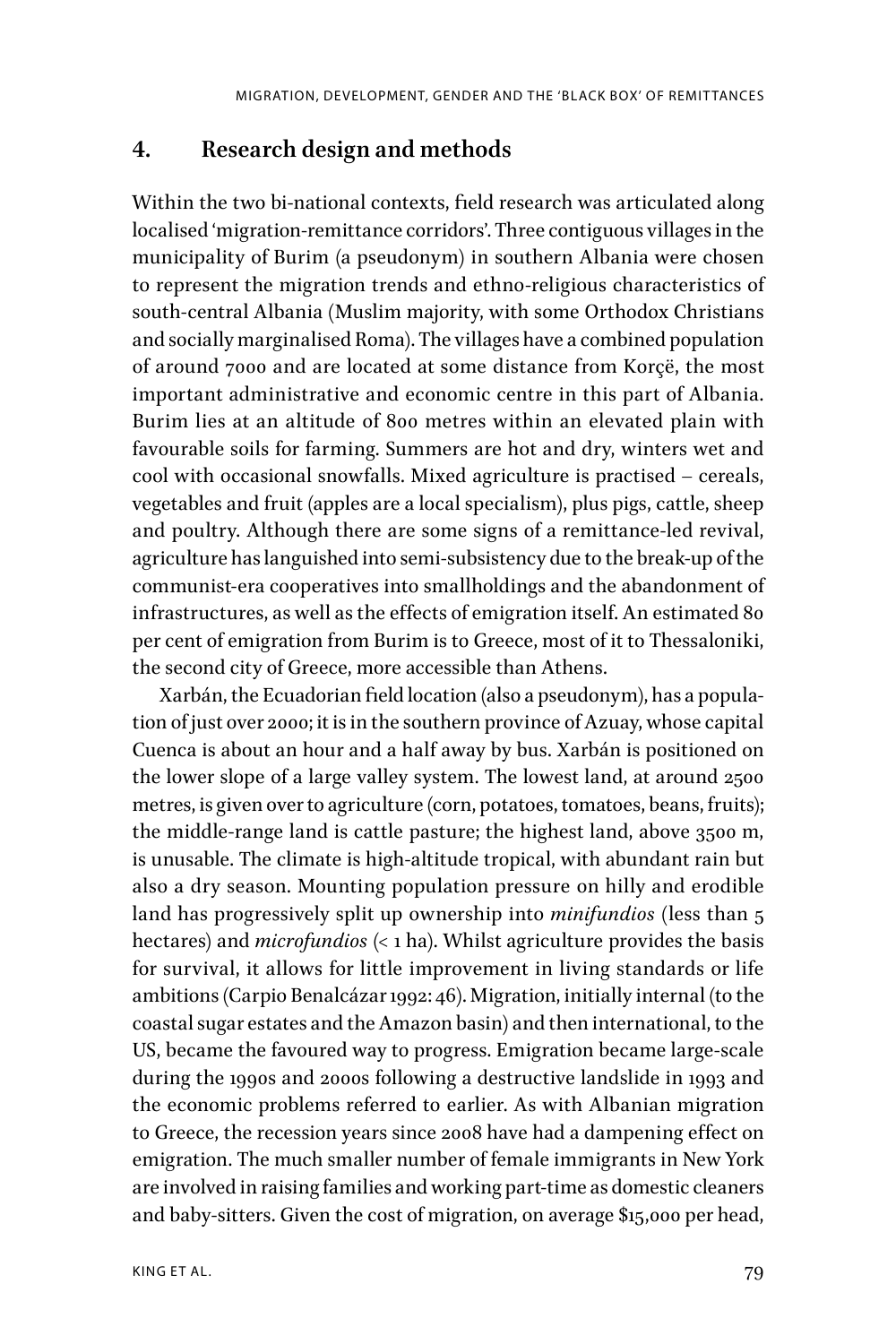most migrants can only start to rend remittances after a year or two, once their debt is paid off.

Both projects comprised two main field instruments: a village-based household survey to remittance receivers; and follow-up interviews to some remittance receivers, and to remittance senders in New York and Thessaloniki. Although the sample sizes of the questionnaire surveys differed (350 households in Burim, 76 in Xarbán), the sample fraction of the village populations was roughly equal at around 15 per cent.<sup>3</sup> Whilst the two investigations were independent, the survey schedule contained many questions on remittances which were identical or closely similar – notably those relating to dyads, amounts sent, frequency and means of transfer, management of remittance spending, and the uses to which remittances were put. Both surveys were administered via a process of random and snowball sampling. We are confident that, whilst statistically 'true' representativeness cannot be guaranteed, there is a good correspondence between the samples taken and the wider population of village households with migrants abroad.

In both Burim and Xarbán, 25 in-depth interviews were carried out in the respective communities with remittance receivers, local key informants and returnees. A further 20 interviews were taken with remittance senders in Thessaloniki, and 10 in New York. Where possible, interviews were recorded and transcribed; otherwise extensive notes were taken. The formal research instruments were supplemented by ethnographic observations in all research sites.

A final note on timing. The fieldwork was carried out between late 2007 and early 2009; hence before or during the early months of the global recession, which for that reason does not feature much in our discussion.

### **5. Sending and receiving remittances**

We start with background data from the household surveys (Tables 2 and 3). For remittance amounts, comparability is slightly compromised by the different currencies used. However the mean amounts per year  $- \epsilon_2$ 600 for Burim and \$3430 for Xarbán – are remarkably similar given the higher value of the euro. What difffers is the distribution of amounts, with Burim remittances more tightly bunched around the modal class of €1000-2000. For Xarbán, a greater share of households receives either lower or larger amounts. These diffferences mainly reflect the wage limitations of the labour market for immigrants in Greece. The New York economy offers greater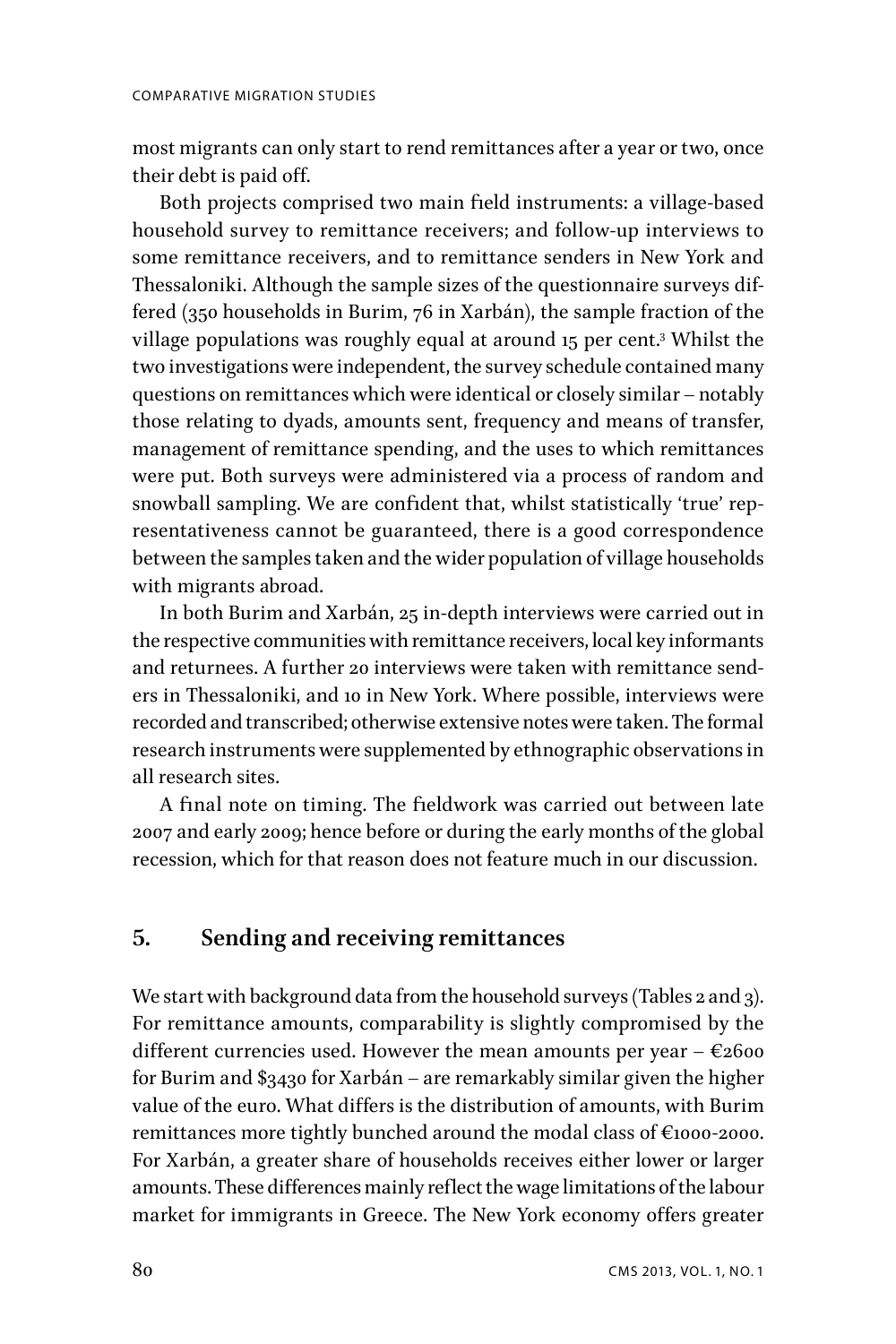earning opportunities, but not for all immigrants, and some may still be paying off debts to smugglers.

|              | <b>Burim (euros)</b> |       | Xarbán (dollars) |       |
|--------------|----------------------|-------|------------------|-------|
|              | no.                  | %     | no.              | $\%$  |
| < 1000       | 66                   | 18.9  | 23               | 30.3  |
| 1000-2000    | 139                  | 39.7  | 8                | 10.5  |
| 2000-4000    | 76                   | 21.7  | 23               | 30.3  |
| 4000-6000    | 44                   | 12.6  | 10               | 13.1  |
| >6000        | 25                   | 7.1   | 12               | 15.8  |
| N households | 350                  | 100.0 | 76               | 100.0 |

| Table 2 Burim and Xarbán: annual remittances per household |  |
|------------------------------------------------------------|--|
|                                                            |  |

*Source: Authors' surveys.*

Table 3 shows that remitting frequency is much higher in Xarbán, where 60 per cent of remittances are sent at least monthly, compared to only 9 per cent in Burim, where most remittances are sent two to four times per year. This contrast is directly linked to the preferred method of transfer. Most remittances to Xarbán are sent electronically via money transfer operators (MTOs) or via other formal channels, whereas Burim's closeness to Greece means that the vast majority of remittances are 'hand-carried' when migrants return for visits, or sent via relatives or trusted co-villagers who are travelling.

|                           | <b>Burim</b> |       | Xarbán |       |
|---------------------------|--------------|-------|--------|-------|
|                           | no.          | $\%$  | no.    | $\%$  |
| Weekly or fortnightly     |              | 0.9   | 25     | 15.8  |
| Monthly                   | 27           | 7.7   | 69     | 43.7  |
| Every two months          | 31           | 8.9   |        | 0.6   |
| Every three to six months | 194          | 55.4  | 43     | 27.2  |
| Once a year               | 58           | 16.6  | 7      | 4.4   |
| Irregular/as needed       | 37           | 10.6  | 13     | 8.2   |
| N remitters               | 350          | 100.0 | 158    | 100.0 |

**Table 3 Burim and Xarbán: remitting frequencies by remitters to households**

*Source: Author's surveys.* 

*Note: Whereas for Burim (N=350) only the remitting frequency of the main remitter is recorded; for Xarbán it was all remitters to the households (hence N=158).*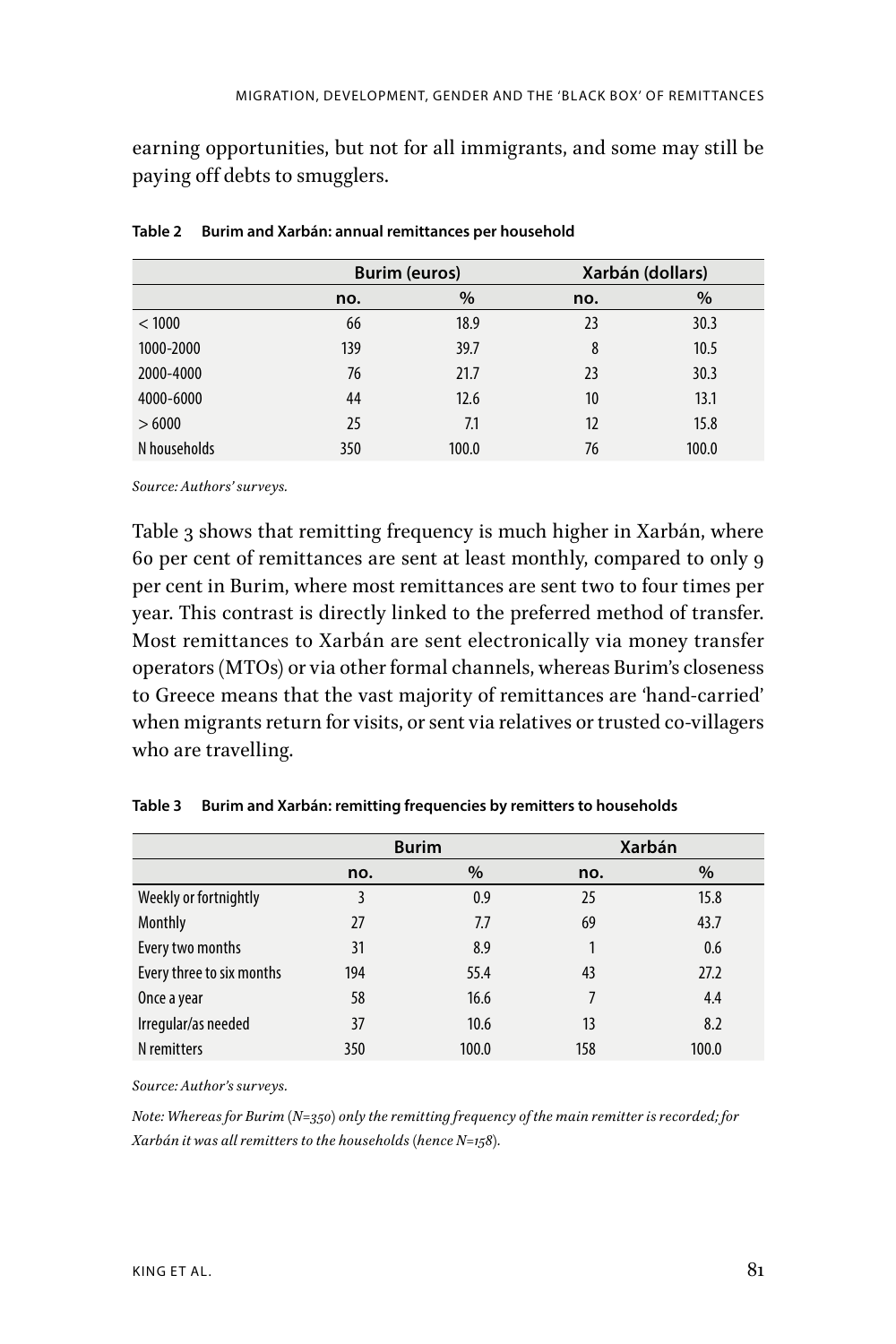### **5.1. Remittance dyads and gender-power relations**

Tables 4 and 5 set out the main remittance dyads for Xarbán and Burim respectively. The listing of the dyads is in their order of frequency as reported in the survey, interview and key-informant data. Kinship, gender and generation are the main structuring variables for these dyads, but issues of power, particularly patriarchal power, are the real 'drivers' behind the relationships mapped out. What is also interesting – and this is one of our main research questions – is how the transnationalisation of these kinship links through migration and the experience of sending and receiving remittances acts to modify, or even reinforce, these gendered power-geometries.

Both the Albanian and Ecuadorian societies can be regarded as patriarchal; however we perceive Albanian rural society as more deeply structured along patriarchal lies than the Ecuadorian one. Ecuadorian village society reflects the kind of patriarchal and matriarchal values sanctioned by the Catholic Church: a system of fairly traditional gender roles but with women retaining some agency within the maternal and caring spheres and engaging in farm labour as childrearing and other responsibilities allow. The nuclear family predominates, although kinship links remain strong (Kyle 2000; Pribilsky 2007; Weismantel 1998).

Albanian rural society conforms to many of these same gendered values, but there are essential diffferences. Religion, outlawed by the communist regime which declared Albania 'an atheist state', plays a minor role although people are aware of their Muslim, Orthodox or mixed heritage. What distinguishes the Albanian case is the more hierarchically ordered gender and generational structures, in particular the 'ownership' of the daughter by her father, and the way in which this 'possession' is passed to her husband and his paternal family upon marriage (de Waal 2005; Saltmarshe 2001). These gender-power relationships, 'legitimised' by Albanian customary law and by no means eradicated by the communist regime's commitment to gender-equality, are more firmly entrenched in the north of Albania; less so in the south, where Burim is located. Our data from southern Albania show some departures from this normative patriarchal framework, as we shall see. However we start with Xarbán as the patterns here are more straightforward.

#### **5.2. Xarbán and New York**

From Xarbán emigration started as a male-led phenomenon and has remained so, due to the continued 'illegal' status of the migrants in the US, which makes family settlement very difficult. This, rather than patriarchal principles *per se*, has determined that remittance-senders are mainly males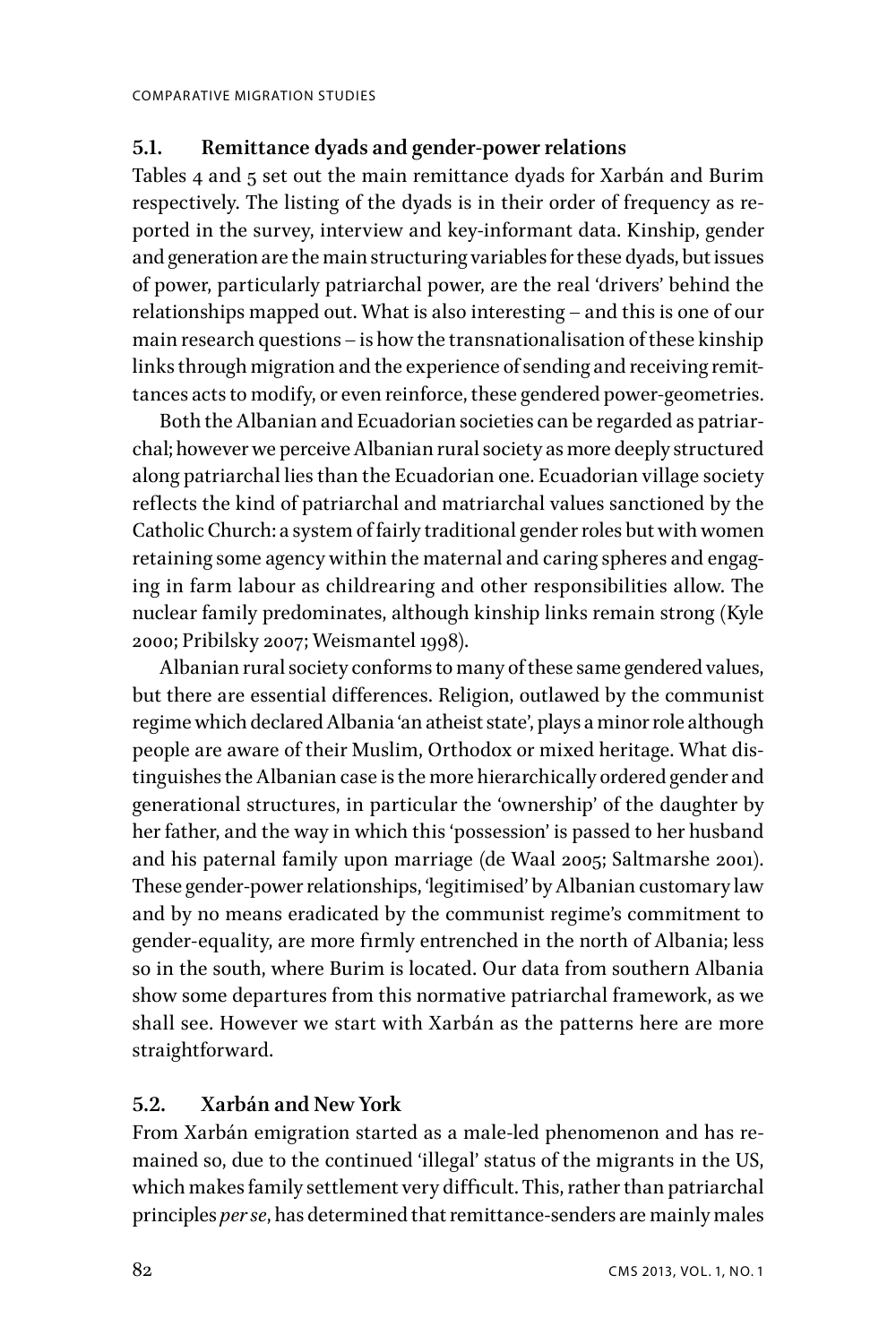living abroad as single men, whether they are married or not. For Xarbán, by far the most common dyad comprises married men who remit to their wives (Table 4). When married migrants are still childless, the 'left-behind' wife feels more vulnerable:

If the money ever stops arriving and I am used to living a comfortable life, that's bad. Suddenly something goes wrong with my husband… then I am fucked — (Gabriela, age 45, no children).

All respondents (senders and receivers alike) agree that the obligation to send remittances becomes stronger once children are born, especially if there is at least one son:

Once I had my kids my life improved. Before that, he sent \$20 a month to me; he didn't care whether I had shoes on my feet or not. Now he sends \$400 a month. Because of the children. He must send [money to support them] — (Berta, 30, two daughters and one son).

In the minority of cases where the migrant unit is the married couple, other dyads are formed. In these cases, often the children remain in Xarbán, but the form of the dyad depends on the age of the children (Table 4). If the latter are old enough to live independently, they are remittance recipients, usually father to son. If they are younger, they live with relatives, usually with their maternal grandmother, or as a second option with a maternal aunt. Note how, with these latter dyads, female kinship patterns prevail over male ones – in contrast with the Albanian case. Also in Albania, it is rare to find the parent-offspring dyad.

| Table 4 |  | Main remittance dyads, Xarbán |  |  |
|---------|--|-------------------------------|--|--|
|---------|--|-------------------------------|--|--|

| Sender (New York)                 |               | Receiver (Xarbán)                                            |
|-----------------------------------|---------------|--------------------------------------------------------------|
| Married male migrant alone abroad | $\rightarrow$ | Wife (and children)                                          |
| Married couple abroad             | $\rightarrow$ | Maternal female relatives<br>(caring for migrants' children) |
| Married couple abroad             | $\rightarrow$ | Children (if old enough)                                     |
| Single male                       | $\rightarrow$ | Parents (father)                                             |

*Source: Mata-Codesal (2011: 103).*

The final dyad in Table 4 is the single unmarried male to his parents – usually to the father, even if the responsibility for managing the daily household budget falls to the wife. Given the relatively large size of families in rural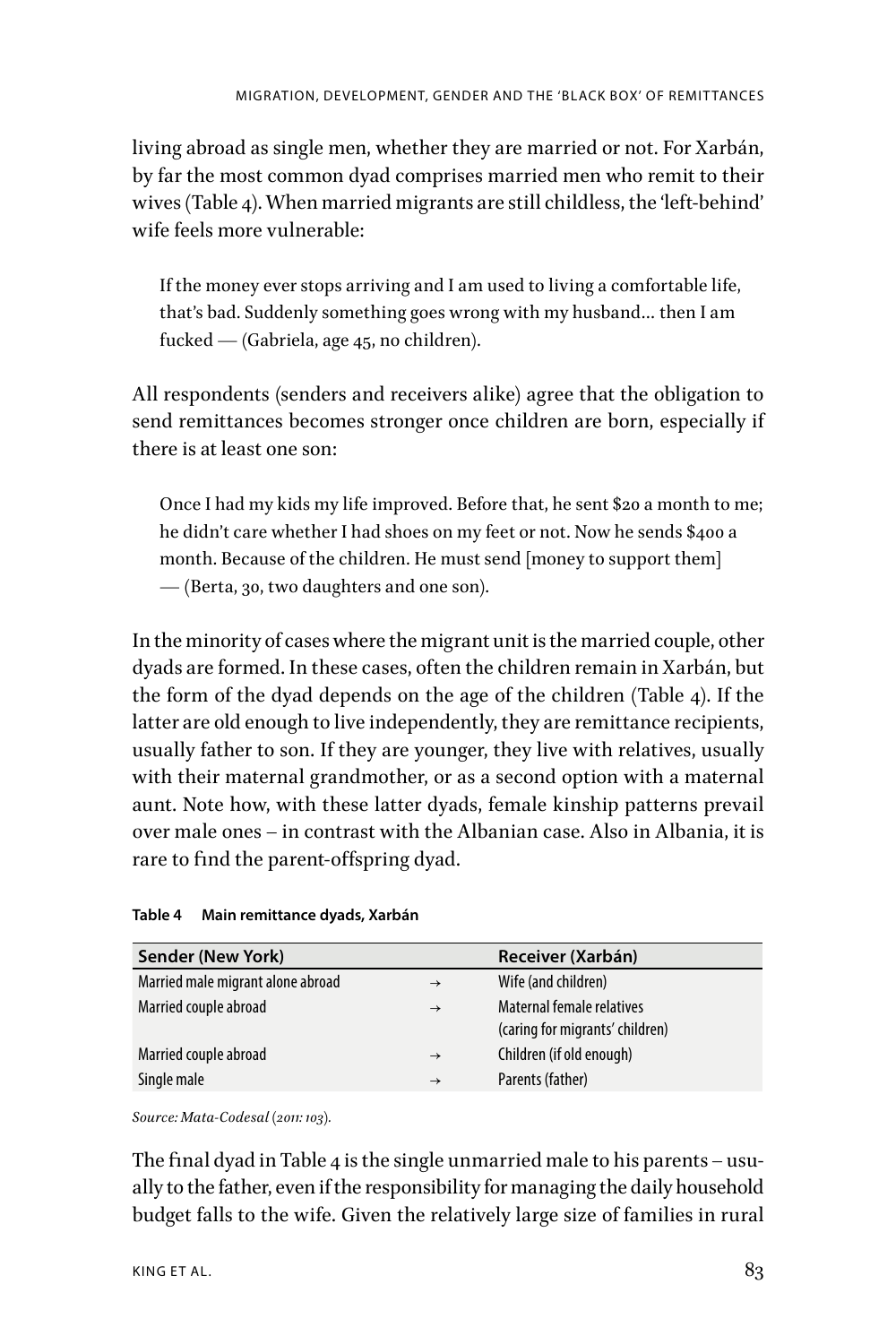Ecuador, many village-based families have more than one son abroad and life for the parents can be relatively well-supported. Sometimes, indeed, both the husband and one or more sons are in the US. As Rosa (51, husband and three sons abroad) put it, 'Here you can live well on money from the US'. But this improvement in material well-being is not without its negative side. Loneliness and long-term physical separation are often mentioned as major drawbacks of emigration by remittance receivers:

Sometimes I miss them [her children abroad]. I did not want them to emigrate, but they told me: 'We can't just stay here with you, starving.' Now, I buy 50 cents of bananas and they go bad, there is no one to eat them. I wish they would be here to eat them. When people are alone, this is bad. But you have to be hard-hearted — (Graciela, 48, widow with four migrant children in the US).

Also, where there are several migrants from the same family, the financial burden of sending remittances is shared, which lightens individual responsibility. In the case of parents who have both migrant and non-migrant children, the former are responsible for providing financial and material support, whilst the latter perform the local care of the older generation. Obviously this division of the financial responsibility and emotional caring depends on agreement between the siblings. As Pribilsky (2004) found in another part of highland Ecuador, those families who can *convivir* (live side-by-side) have better relationships and are more likely to succeed economically and socially.

On the whole, Xarbán's remittance dynamics tend not to challenge traditional gender roles but are patterned within them. Men are still cast in the breadwinner role, albeit from afar, and women stay at home taking care of the household and the children. Some reordering, however, does occur in generational relations. Where migrants remit to support their parents, a kind of role reversal occurs. As a father remarked: 'How can I complain [about my children] if we live on them! Before we were the parents, now they are our parents'.

The case of Xarbán should not be generalised too widely, however. Parallel fieldwork by Mata-Codesal (2011) in another Ecuadorian highland community where most emigration is of females to Spain shows much more fundamental gender-role adjustments. Research by Bastia and Busse (2011) on international migration from Bolivia and Peru uncovers a variety of gendered efffects. Women's autonomous migration from Bolivia to Argentina shows 'gender gains' to be short-lived. Those who migrate to Spain achieve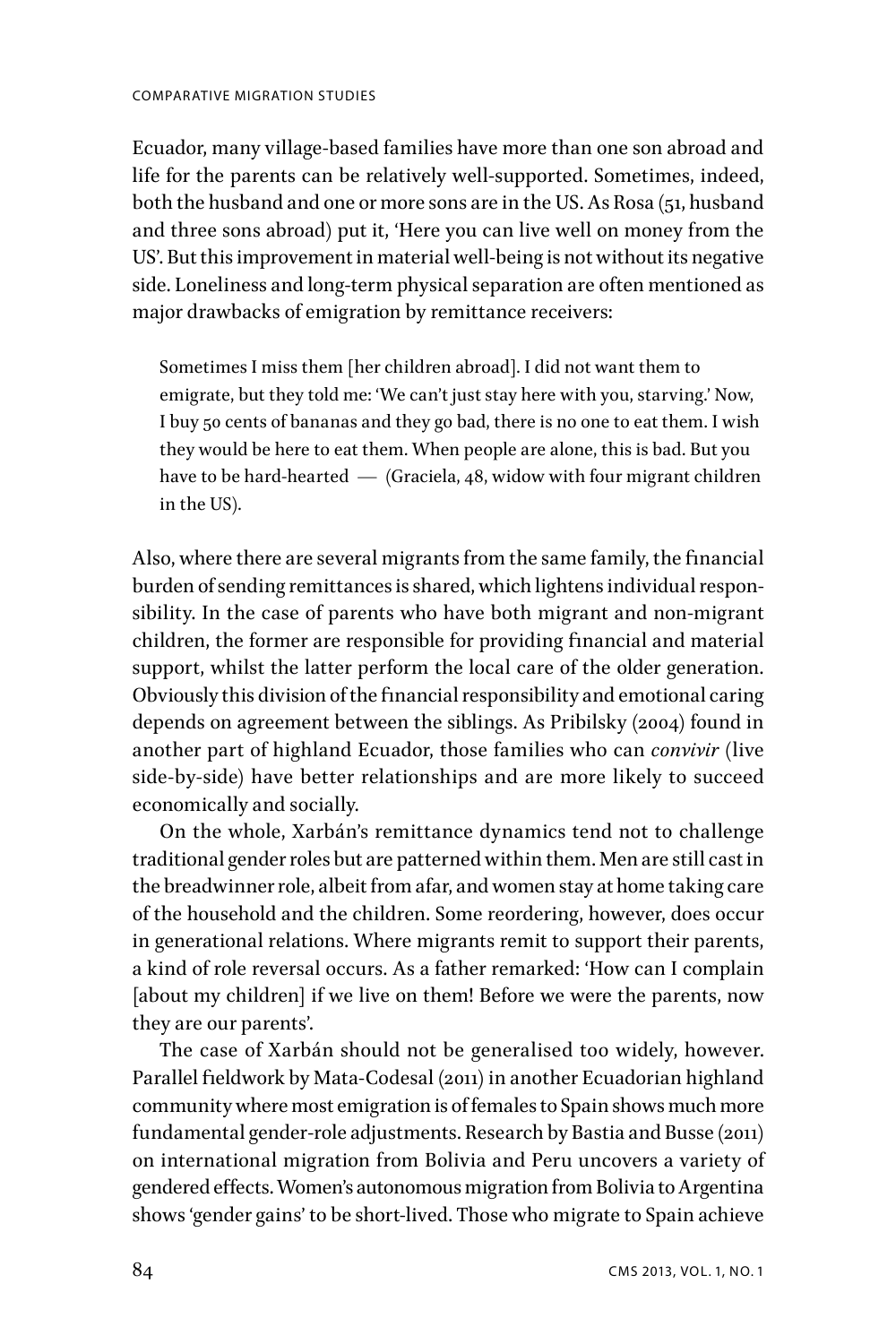greater independence but patriarchal relations are reconstituted when return migration takes place. Peruvian migration to the US replicates the Ecuadorian model, being led by men with women left behind to fulfil childbearing, household and caring duties (Julca 2005).

### **5.3. Burim and Thessaloniki**

Table 5 displays the four main dyads for households in Burim. Unsurprisingly, there is some similarity with the patterns in Xarbán. The crucial diffference is that Albanian migration has evolved from a pattern of undocumented males working in Greece in the informal labour market to a subsequent stage where most migrants are legally present (albeit dependent on time-limited sojourn and work permits) and are able to bring in their families. Hence Albanian remittance dyads have been dynamic over time, reflecting the changing structure of the transnational family (Levitt and Lamba-Nieves 2013).

#### **Table 5 Main remittance dyads, Burim**

| Sender (Thessaloniki)             |               | <b>Receiver (Burim)</b>    |
|-----------------------------------|---------------|----------------------------|
| Married male migrant alone abroad | $\rightarrow$ | Wife (and children)        |
| Single male                       | $\rightarrow$ | Parents (father)           |
| Married male migrant alone abroad | $\rightarrow$ | Extended family (father)   |
| Married couple abroad             | $\rightarrow$ | Husband's parents (father) |

*Source: Vullnetari and King (2011: 113-123).*

Despite this progressive trend towards family-settlement migration, the most common dyad from the household survey remains that from the migrant husband to his village-based wife, who usually has children to look after. Within this main dyadic type there are two variations. In the first, the husband works in Greece all-year-round and makes occasional visits to the village. The relatively short distance involved makes this pattern of visits possible, although the husband's full-time work may limit the time available. The second variant is the seasonal migrant, typically a farm worker in Greece, who alternates up to six months in Greece (the time-limit of an agricultural-work visa) with the rest of the time in the village. According to the survey data, average annual remittances from seasonal migrants are less than half the amounts sent by full-time migrants, a difference which reflects not only the different time periods in migration but also different types of work – the long-term migrant is likely to have a more secure and better-paid job. Below, a village interviewee describes the precarious nature of her husband's employment in Greece: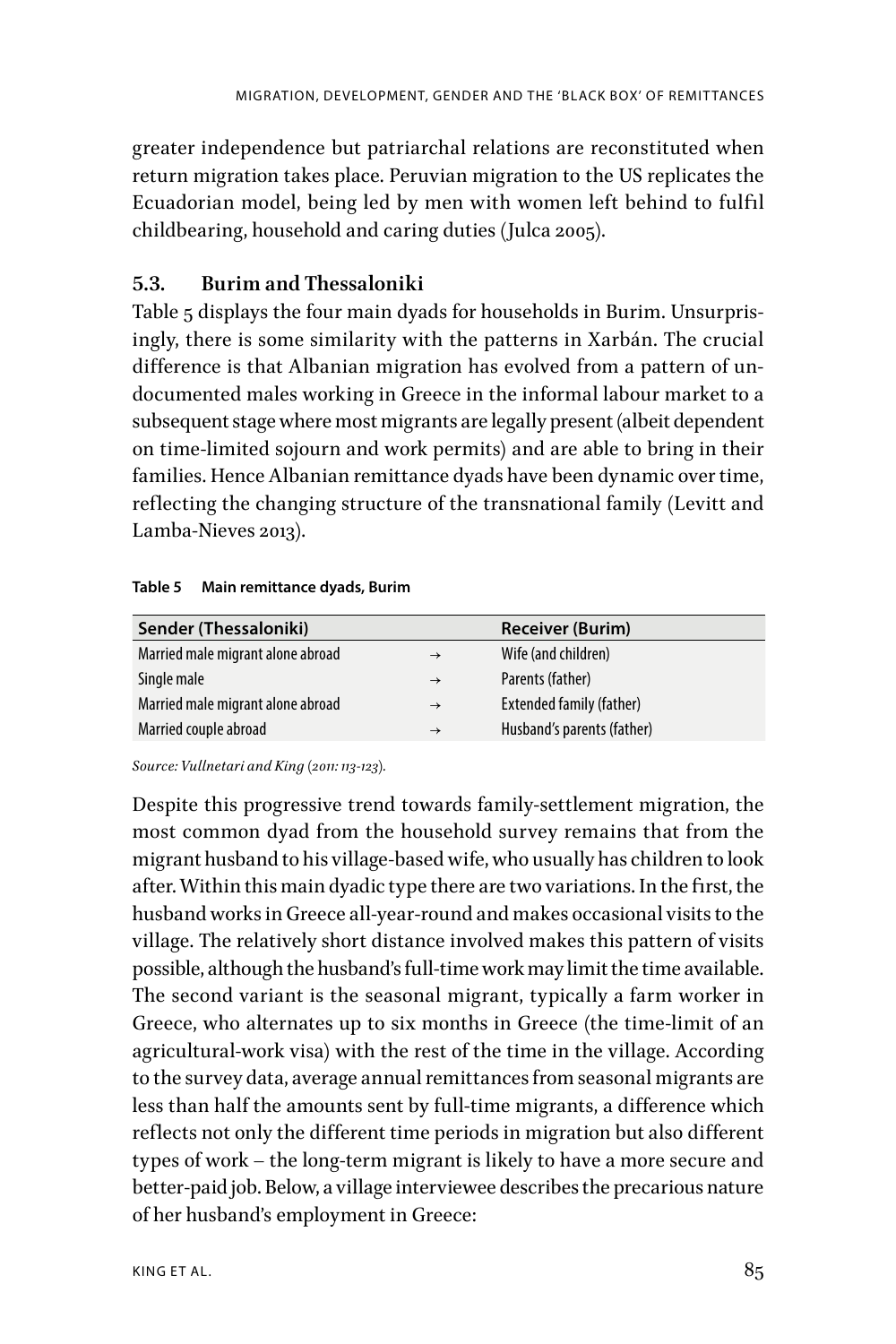He works in the peach orchards... Then, when that finishes, he goes elsewhere and does welding jobs, whatever he can find, all sorts of work — (Monda, 45, wife of seasonal migrant).

These two subtypes have other differences, more gender-related. Wives whose husbands are away for all or most of the year become *de facto* heads of household, which is usually seen by them as an extra burden rather than empowerment. For the seasonal-migrant arrangement, the circulating male retains more of the head-of-household role, often integrating seasonal work abroad with farming at home.

Another variant occurs when the recipient wife also has to care for other family members – usually her husband's elderly parents.4 This arrangement reflects the fact that she 'belongs' to her husband's family and has care duties towards them, which in fact may preclude her from joining her husband abroad. If she is a co-resident with her in-laws, then the remittance dyad shifts and becomes from her husband to his father (the third dyad in Table 5) since he is regarded as the household head. However, if the 'patriarch' is too ill (or deceased), the wife and/or mother-in-law receive and manage the remittances. This is the case in the following quote, where the father-in-law, in his 80s, is very sick:

My husband brings the money with him when he comes to visit… in April, August and New Year... three times a year... There is no fixed amount, it depends on how his work is going. Myself and my mother-in-law, we women manage it  $-$  (Elda, 34, three children and husband's elderly parents to care for).

The second-ranked dyad for Burim (Table 5) is from the son to the father. Where the son is single, this will be the main dyad. Remittances from single young male migrants can be quite substantial, especially if they are bound to their parents by a strong sense of filial duty (King et al. 2011); and bearing in mind that they do not have their own nuclear families to support. If the parental household has two or more single sons working abroad, then it is on the receiving end of multiple main dyads, and may accumulate substantial amounts of capital. Regarded as savings rather than remittances, this 'excess' capital will likely be directed towards the selection of a building plot and the construction of dwellings, in readiness for the future marriages of the single sons. Whether these 'remittance houses' will ever be permanently lived in is another question (Dalakoglou 2010).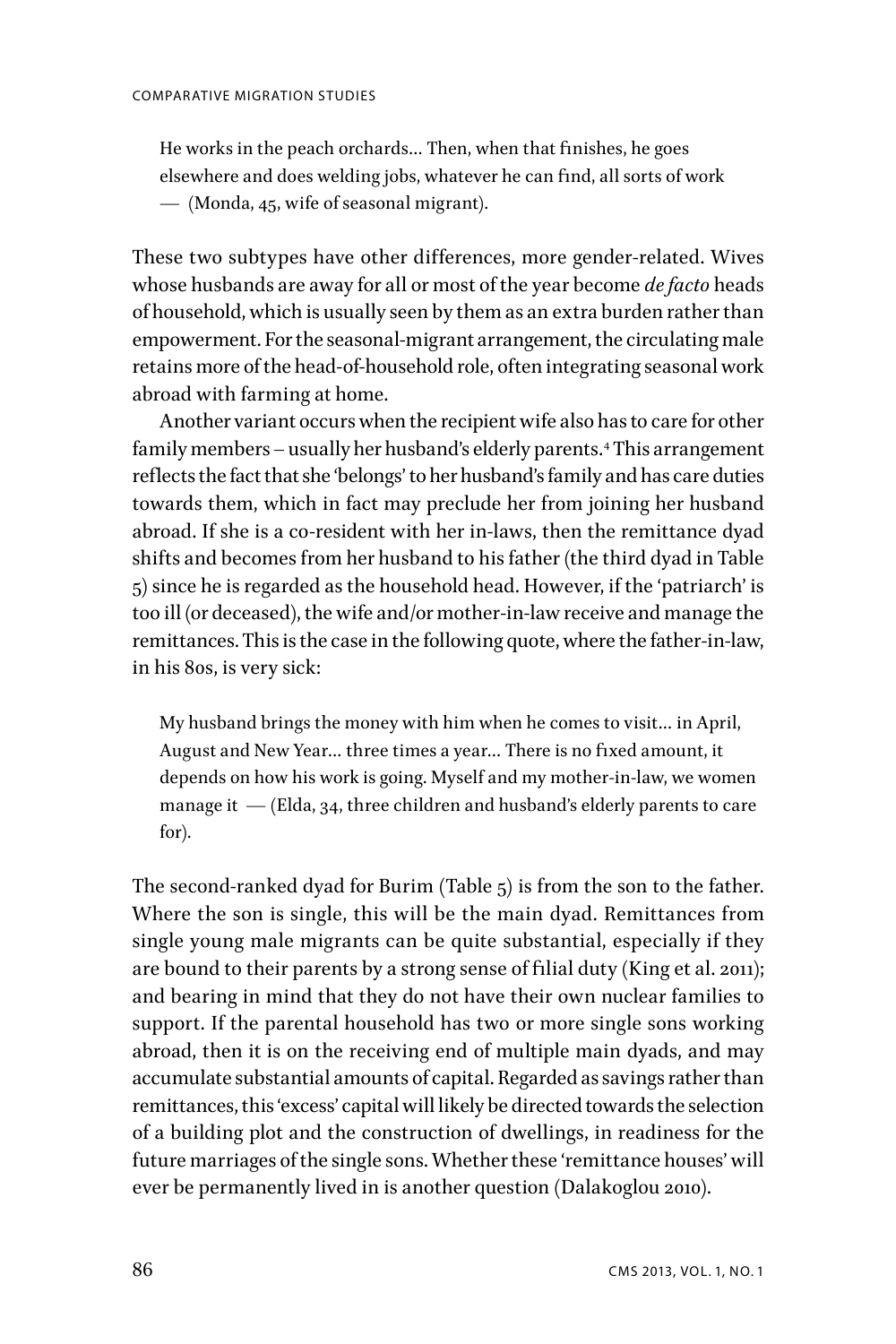The fourth dyad in Table 5 concerns remittances from married couples living abroad. Significant remittances are not usually expected from migrants living abroad as nuclear families since it is understood that their main financial duties are towards themselves and their children. However, modest sums may be sent to the husband's parents to support them in their old age; such transfers are labelled 'pensions' rather than viewed as remittances. However these transfers are enhanced in their quantity and regularity if the older generation is looking after the migrants' children – an arrangement which allows both migrant parents to work full-time in Greece.

Thus far we have described and exemplified the four main Thessaloniki-Burim dyads, all sent by males, either to fathers, or to wives if the migrant is married and has migrated alone. In Burim, as in the rest of Albania, women have become increasingly involved in the migration process, albeit hardly ever as 'independent' migrants. To what extent have they become active as remitters? The answer is simple: to a very limited extent. The traditional Albanian family model excludes this since women are regarded as the 'property' of men (their fathers, then their husbands) and hence income earned by married women in migration likewise passes to their husbands and, if remitted, goes to the husband's parents, not her own. This traditional remittance model was found to be still in operation in an earlier study based on remittances sent by migrants originating from northern Albania (King et al. 2006).

However, interview data from Burim found that women were not entirely excluded from the remitting process (see also Smith 2009). Remittances sent along the female line are nearly always 'secondary' dyads. In fact they are not referred to as remittances at all but as 'presents' or as small amounts of money 'just for a coffee' - phrases which clearly denote their informal and unofficial nature. Usually female-origin remittances are sent or given to female kin, above all mothers and sisters (cf. Rahman and Fee 2009). Female remittances to the wife's parents might also occur if two other circumstances arise: the wife's parents have no sons (such 'daughters-only' families are the subject of pity and sympathy in Albania); or the husband's parents are dead. Irene (37) was living in Thessaloniki with her husband and young son. They used to remit mainly to her husband's parents, but they had died.

I don't send them [her parents] money like a pension [i.e. regularly] but whenever some relative goes there [to the village], I would send them  $\epsilon_{100}$ or €200 as a *dhoro* [Greek for 'gift']… Besides money we might buy them clothes, we take them food when we visit…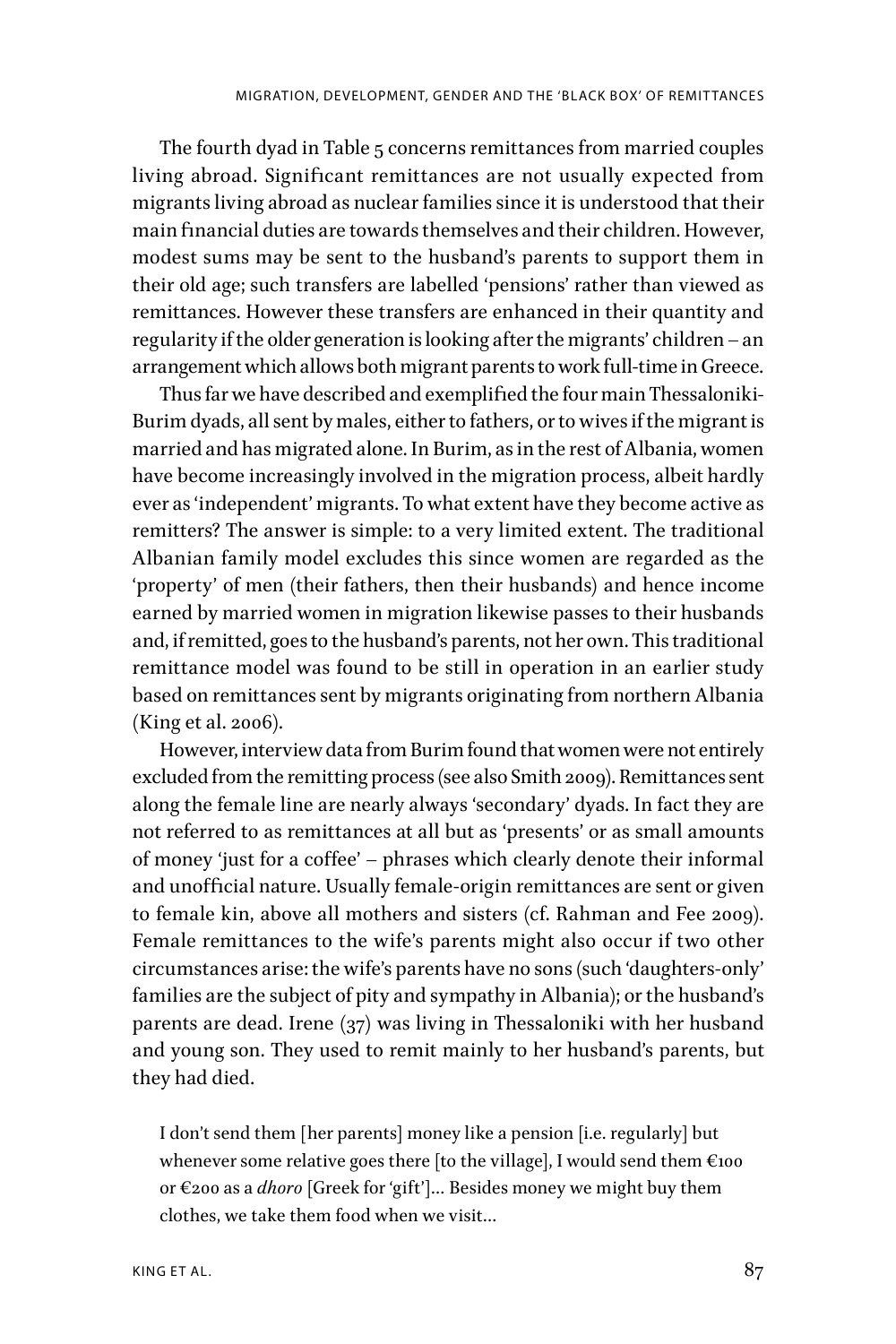The uses of phrases like 'gifts' and 'just for a coffee' indicate that the conceptualisation and terminology of remittances also needs attention.5 For now, we return to the main questions underlying our analysis, and interpret them first in relation to the theoretical ideas associated with *social remittances* and *gendered geometries of power*; and secondly in terms of the wider debates on the migration-development nexus.

## **6. Discussion: social remittances and gender power relations**

Following Levitt (1998: 933-934), social remittances are 'normative structures [which] are ideas, values and beliefs', and 'systems of practice [which] are the actions shaped by normative structures'. It is easy to conceive of gender relations both as a *normative structure* (e.g. patriarchy), and as a *system of practice* – the casual or quotidian encounters and gendered divisions of social roles, including the gendered remittance dyads discussed above. This framework maps onto the two key questions which frame our empirical analysis: firstly the way the normative *structures of family and patriarchy* shape the initial migration and the follow-on practice of sending remittances; and secondly the way that the *transnational gendered social practice of remittance-sending* has the potential to reshape gender relations amongst the transnational migrant community, including non-migrant villagers.

Both sending societies – Xarbán/Ecuador and Burim/Albania – are essentially patriarchal and this patriarchality frames the migration process, which was male-dominated from the start in both contexts. Males made up the substantial majority of the initial migrants; this has held true subsequently for Xarbán, less so for Burim where women have joined the early male-only flows. The gendered power geometries of these migrations are very clear; also the inferior 'social location' of women within the local and (through migration) transnational power hierarchies (cf. Mahler and Pessar 2001). Men have orchestrated the decisions as to who should migrate, determining that their wives and daughters should stay at home, or only join them under the gendered and constrained mechanism of family reunion. The latter option has been made possible by regularisation schemes in Greece, but not the US where most Ecuadorians remain undocumented.

Yet, there are indications that patriarchal control over female migration in Ecuador is far from absolute, since there has been extensive female migration from other parts of Ecuador to Spain and Italy (Boccagni 2009; Gratton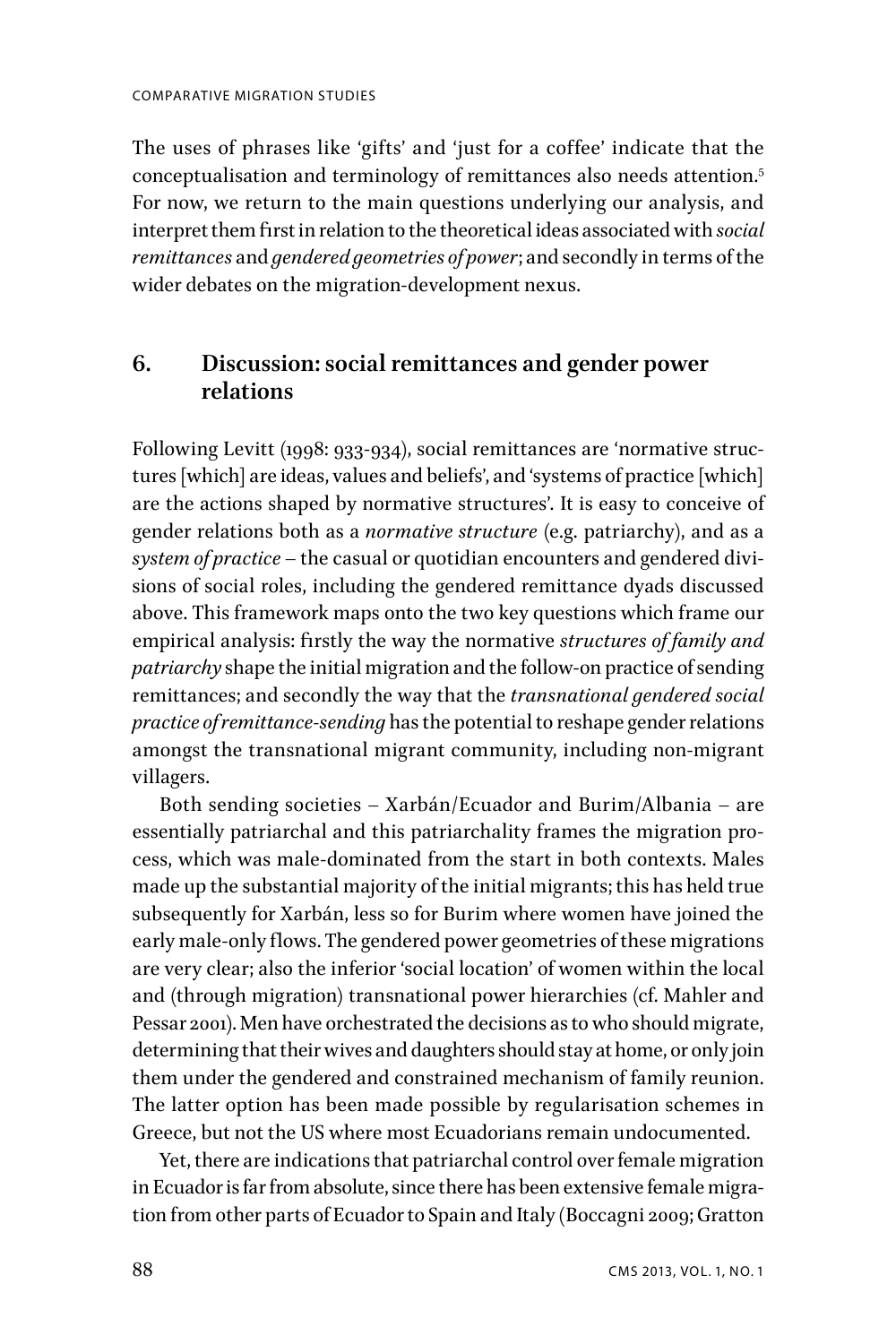2007; Mata-Codesal 2011). The conclusion, therefore, is that in Xarbán the male near-monopoly of migration is a combination of patriarchy and the migration control regime of the principal destination country, the United States. For Albania, the patriarchal shaping of migration is stronger. Whilst it is true that in both Greece and Italy women now make up more than 40 per cent of the Albanian migrant populations, nearly all of these are dependent wives and relatives. Independent female migration is still rare in rural Albania. Most young women who move abroad on their own are university students or graduates pursuing higher degrees and professional careers, and come from better-offf urban backgrounds (Vullnetari 2007: 44).

Moving to the second key question: what have been the effects of remittances on gender dynamics within the transnational family? For Burim, we observe the following. First, men retain priority in the remittance process, reflecting the overall patriarchy of Albanian society and the more specific patrilinearity of family structures. Second, and countering the first point, some women have been 'allowed', or have insisted, or have resorted to secret means, to send remittances themselves, generally to their parents or sisters. However, the hegemonic male discourse surrounding remittances downplays these female transfers as mere 'gifts' or 'just for a coffee'. Third, the migration of husbands has turned wives into remittance receivers (except where the wife has moved into the household of her husband's parents). If the husband is abroad all-year-round, wives have the responsibility of administering the remittances and the rest of the household – children, livestock, vegetable garden etc. Many complained of these extra economic and management responsibilities. Family separation has emotional costs too, not only for the woman but also for children who lack a father-figure in their everyday lives. The overall effect is to increase women's burden rather than facilitate any 'social relocation' via agency and empowerment.

Many of the points made above also apply to Xarbán. Here too we see a migration process led by men set within a home society where men are accorded more power and status than women. We also note more female decision-making in the management of the household due to incoming remittances and the long-term absence of men in the family. When husbands/fathers return, we find both a wish to reclaim the dominant male role within the family, but also a greater involvement in household chores because of their 'forced training' in these tasks whilst abroad, living in a largely male-only domestic environment. Here is an interview extract from a returnee. Asked whether he has brought back any 'American' habits to Xarbán, he replied: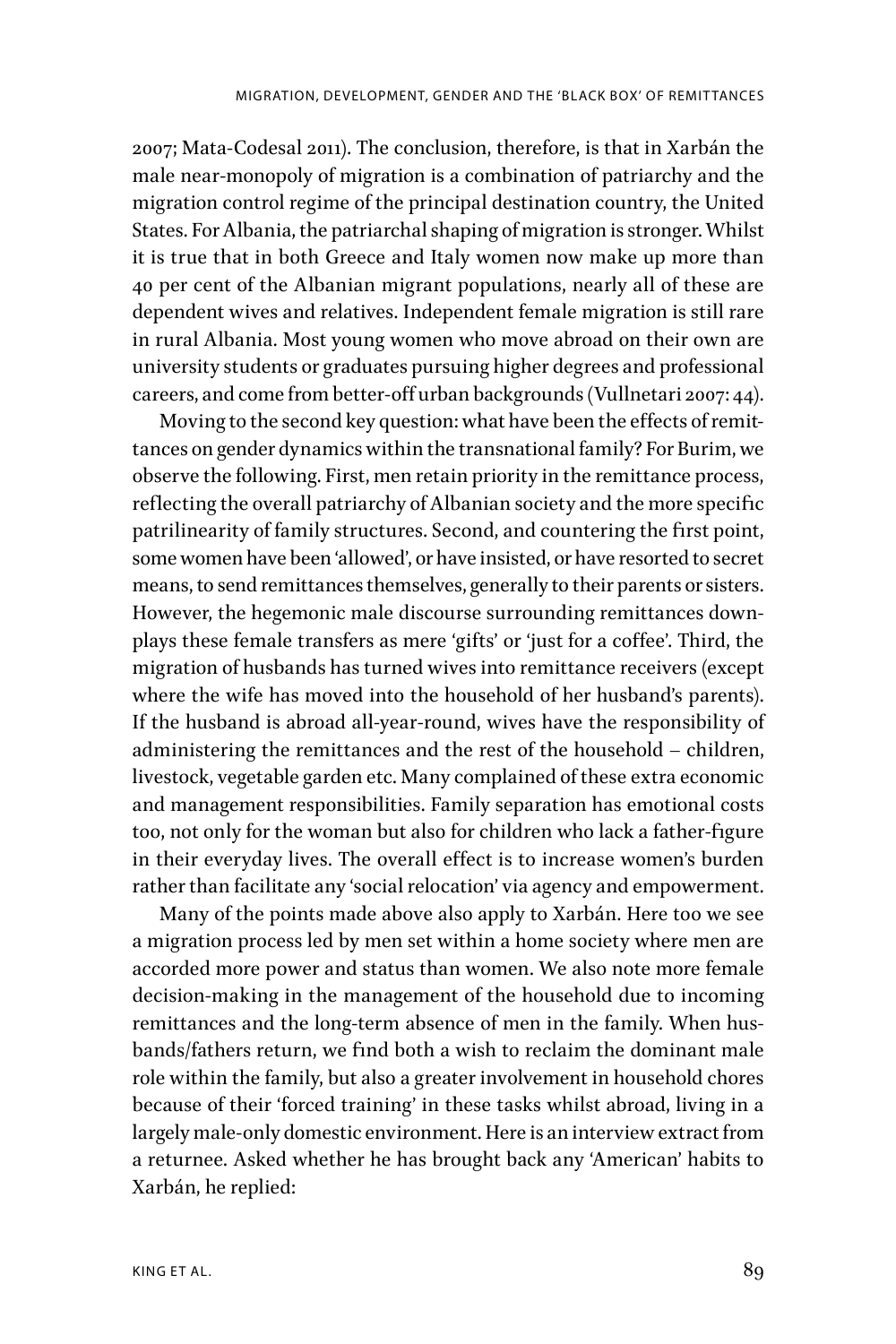Mmm… well, the habit I brought is that one has to do everything in the house – washing, cooking, ironing [laughs] because… if you want to save money, you have to do all those things yourself. You get used to it. So, here [in Xarbán] I continue to wash-up and cook. This is more than a habit, it's an obligation… and it is much better here because it is in your own home — (Rigoberto, 42, married returnee from Queens, New York).

Another gender-related change in quotidian practice occurs with the migrant household abroad. Below, an interviewee in Thessaloniki describes the reality of household life when the need for both spouses to work brings a reallocation of domestic responsibilities:

My wife comes home at six in the evening. Who will cook and clean for me? Who will look after the children? I have to take my share of doing those things… They [referring to people in his home village] don't understand when we explain the tough life in Greece, the conditions we live in… — (Alket, 47, married with family in Thessaloniki).

What is interesting in both these quotes is the extent to which changes in gender norms and practices are the result, on the one hand, of a direct engagement with, and internalisation of, the gender-values of the host society; or, on the other hand, the fact that these changes are forced by the realities of living abroad, either as a functionally single man in New York, or as a hard-working nuclear family in Thessaloniki.

## **7. Conclusion**

What light do these research results shed on the bigger questions surrounding the links between migration and (under)development outlined at the beginning of the paper? How do remittances contribute to remaking the relationship between poor, remittance-receiving countries and the richer, migrant host countries? Are migration and remittances part of a virtuous or vicious cycle for Albania and Ecuador? The short answer to the last question is 'a bit of both'; but on the whole, we feel that a measure of 'neo-pessimism'  $(de Haas 2012: 22)$  is justified.

These issues need to be appraised at two levels: first at the *micro-to-meso* level of individual migrants and their family and community networks. Both Xarbán and Burim are saturated with the effects of migration: most households have relatives abroad and remittances are the mainstay of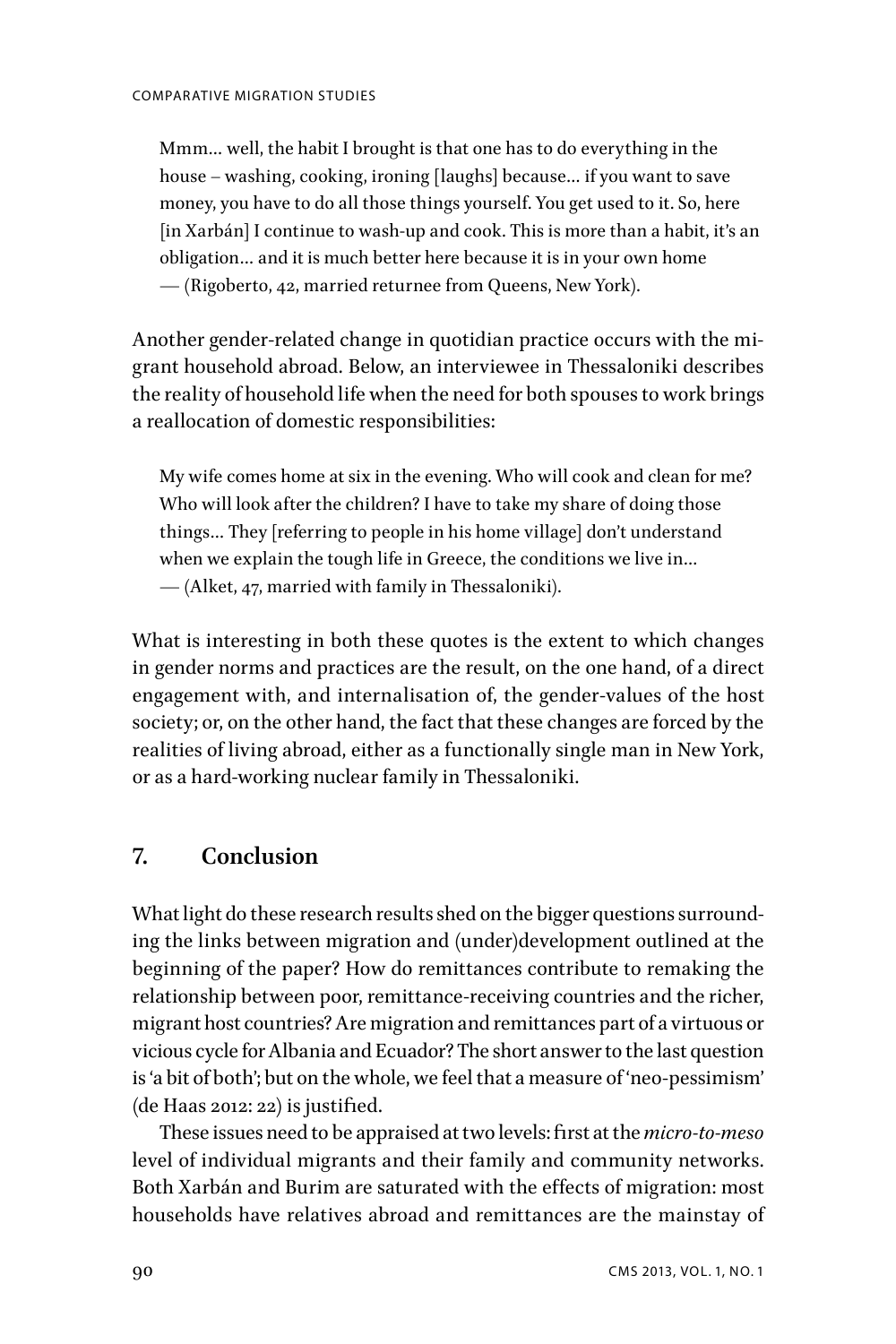the communities' economic existence. For farming families remittances are a complement to food produced locally, perfectly exemplifying the NELM model. For Albania as a whole, an IOM study based on detailed questionnaire surveys in Greece and Italy (N=712) and on household surveys in Albania (N=1066) concluded that, at the household level, 'access to a migration network and family exposure to migration (because of the remittances that follow) is one of the most viable means to escape poverty' (de Zwager et al. 2005: vi). Our data confirm this. However, the downside is that the combination of material and social remittances has mainly worked to generate more migration – or at least to foster an imagination or expectation of migration – amongst the younger generation. Moreover, remittances have reached a stage where they act as a substitute for local economic and employment activity, thereby further depressing the dynamism of the local economy. The main exception is the way that remittances stimulate the local construction sector, reflecting the fervour with which migrants in Burim and Xarbán invest in building new houses in their home villages. Often these houses have symbolic rather than real economic or functional value: they are a physical demonstration of 'success' in emigration and a marker for a future return, although there is no guarantee that such a return, except for holidays, will take place. Although emigration is unlikely to regain the mass-outmigration rates of the 1990s and early-mid 2000s, we foresee that this dependency-cycle of migration, remittances, and more migration will carry forward as long as factors such as limited local employment and career prospects, remoteness, poor infrastructures and unstable local governance continue to bedevil the sending areas.

In terms of the *macro scale* of the national level and the international political economy of remittances, the dependency relationship is equally clear. The earlier 'dependency-school' characterisation of the Mexico-US migration also holds for Ecuador. Here the various components of neoliberalism – privatisation, deregulation, structural adjustment, and dollarisation – have led to a 'devalorisation' of labour, both in the sending context, where in economic terms it is generated as an unwanted surplus, and in the US where it enters employment niches under conditions of extreme precarity. In this scenario, remittances have a social meaning beyond their monetary manifestation and beyond the Levitt definition of social remittances. Paraphrasing Delgado Wise and Márquez Covarrubias (2011: 65), remittances signify the stretching of the social relations of production across the globe in a context of super-exploitation and social exclusion of migrant workers. Rather than an instrument of development, remittances represent a fraction of wage-labour income designated to cover the subsist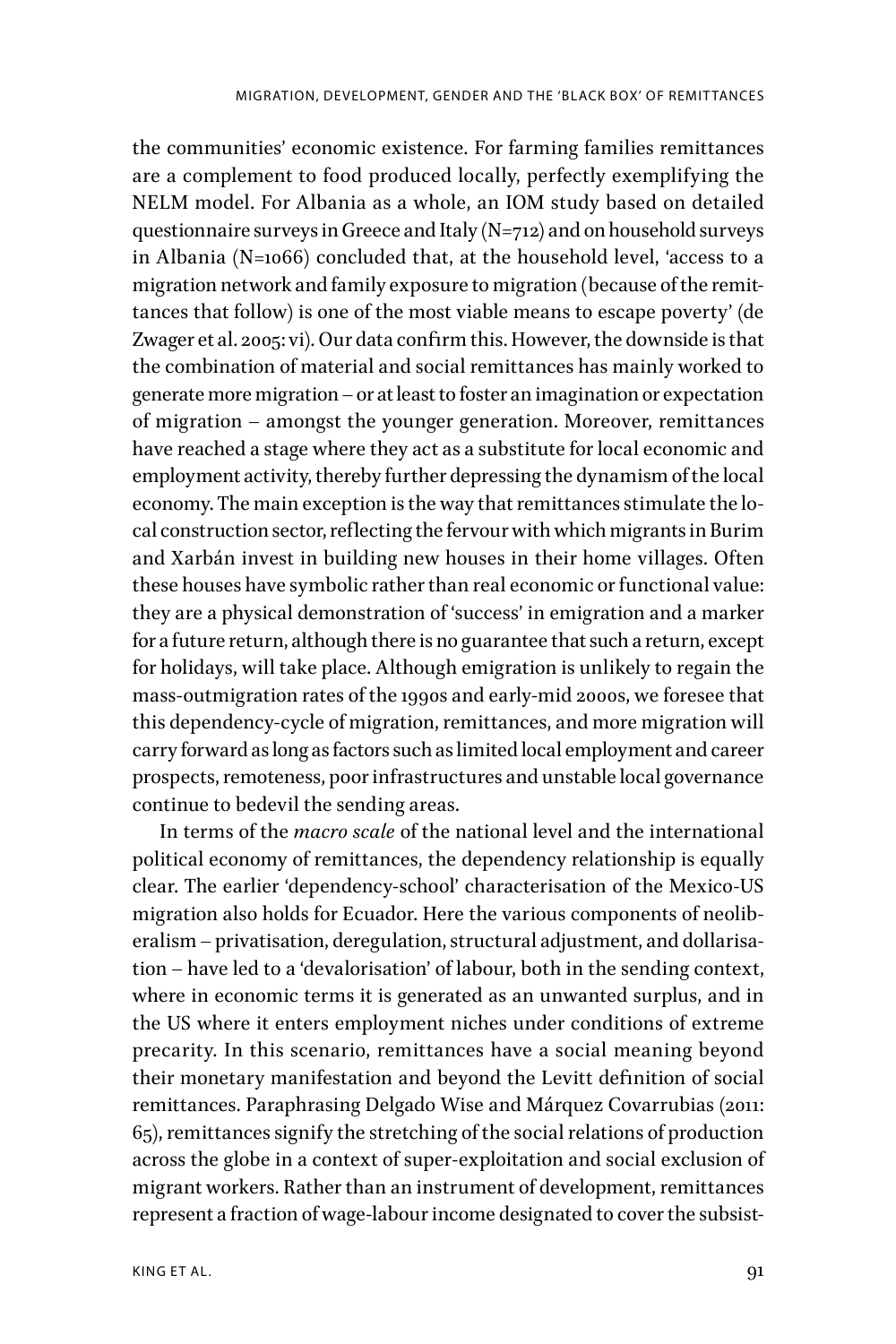ence of family dependents in the place of origin, including the upbringing and reproduction of future labour migrants.

This neo-Marxist explanatory framework also resonates, to some extent, for the geographically compact Albania-Greece migration and remittance corridor. The dominance of each country in the other's migratory system (most Albanian migrants are in Greece, most immigrants in Greece are Albanians) perhaps implies a more mutual dependency, even a symbiosis (Baldwin-Edwards 2004). Albanian workers have become a structural component of the Greek economy's labour force, socially stigmatised yet willing to do almost any job for low wages. On the other hand, the current contraction and extreme fragility of the Greek economy means that Albanians are the first to feel the pinch as their mostly casual service labour and construction-sector work is dispensed with. In an interesting recent review of the impact of the Greek crisis on Albanian migrants in a small town in northern Greece, Michail (2013) describes a complex picture of adaptation, hunkering down, partial return migration, and above all uncertainty over the future.

Summing up, our paper has offered a rare example of a comparative analysis of gendered migration and remittance dynamics in two contrasting global settings, set within the wide-ranging topical debate over the relationship between migration and development. Deploying the concept of migration dyads and their links to gendered power geometries, we have excavated the main personal patterns of remittance transfers, so often hidden within the black box of monetary sums and spending patterns. Despite diffferences in geography and family settings, we have found more similarities than differences in the two cases studied.

## **Acknowledgements**

Research for this paper was funded by UN-INSTRAW (Albania-Greece study) and the Basque Government (Ecuador-US study).

### **Notes**

1. In 2009 the cost of an 'illegal' migration to New York varied between \$12,000 and \$20,000, depending on the route and the reputation of the *pasadores* (smugglers) hired (Mata-Codesal 2011: 115).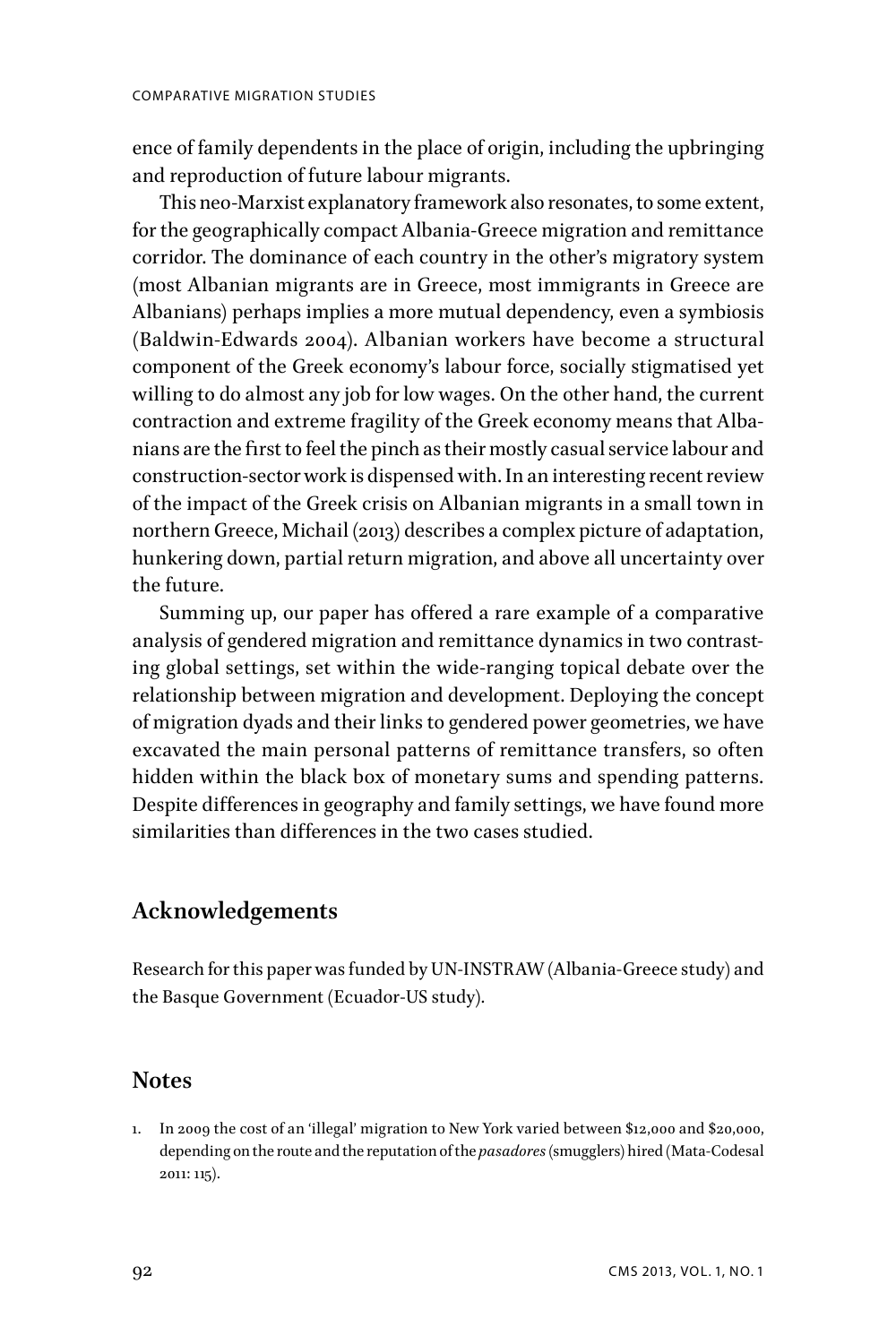- 2. However the introduction of a visa requirement in 2003 left family reunion as the main legal entry route. Like Albanian women in Greece, most Ecuadorian women in Spain work as domestic helpers or carers of elderly locals.
- 3. The survey recorded information not only on the respondent but also other household members, including those abroad. The 15 per cent figure takes into account the larger average household size in Xarbán than Burim.
- 4. And hardly ever her own parents, who are the responsibility of her brother(s) and their wives. Traditionally, it is the role of the youngest son to take care of parents in their later years. The youngest son is called 'the son of old age' in Albania.
- 5. We have dealt with this, based on our Ecuadorian and Albanian material, in another paper (Mata-Codesal et al. 2011: 20-30).

### **References**

- Abadan-Unat, N., Keleş, R., Penninx, R. et al. (1974). *Migration and Development: A Study of the Efffects of International Labor Migration on Boğazlıyan District.* Ankara: Ajans-Türk Press.
- Bakewell, O. (2007). *'Keeping them in their place': The Ambivalent Relationship between Development and Migration in Africa.* Oxford: University of Oxford, International Migration Institute, Working Paper 8.
- Baldwin-Edwards, M. (2004). Albanian emigration and the Greek labour market: economic symbiosis and social ambiguity, *South-East Europe Review* 7(1), 51-66.
- Bastia, T. and Busse, E. (2011). Transnational migration and changing gender relations in Peruvian and Bolivian cities, *Diversities* 13(1), 19-33.
- Bhagwati, J. (1976). *The Brain Drain and Taxation: Theory and Empirical Analysis.* Amsterdam: North-Holland.
- Black, R. (2011). Migration as a public good: can migration work for development? In B. Berendsen (ed.) *Common Goods in a Divided World.* Amsterdam: KIT Publishers, pp.98-118.
- Boccagni, P. (2009). *Tracce Transnazionali: Vite in Italia e Proiezione verso Casa tra i Migranti Ecuadoriani.* Milan: Franco Angeli.
- Carling, J. (2007). *The Prevalence and Substance of Transnational Ties: A Model Applied to the Study of Remittances.* Oslo: PRIO Working Paper.
- Carling, J. (2008a). Interrogating remittances: core questions for a deeper insight and better policies, in S. Castles and R. Delgado Wise (eds) *Migration and Development: Perspectives from the South.* Geneva: International Organization for Migration, pp.43-64.
- Carling, J. (2008b). The determinants of migrant remittances, *Oxford Review of Economic Policy*  $24(3), 582 - 599.$
- Carpio Benalcázar, P. (1992). *Entre Pueblos y Metrópolis: Migración Transandina en Comunidades Austroandinas en el Ecuador.* Quito: Instituto Latinoamericano de Investigaciones Sociales.
- Castles, S. (2009). Development and migration migration and development: what comes first? *Asian and Pacific Migration Journal* 18(4), 441-469.
- Castles, S and Kosack, G. (1973). *Immigrant Workers and Class Structure in Western Europe.* Oxford: Oxford University Press.
- Dalakoglou, D. (2010). Migrating-remitting-building-dwelling: house-making as a 'proxy' presence in postsocialist Albania, *Journal of the Royal Anthropological Institute* 16(3), 761-777.
- de Haas, H. (2007a). *Remittances, Migration and Social Development: A Conceptual Review of the Literature*. Geneva: United Nations Research Institute for Social Development, Social Policy and Development Programme Paper 34.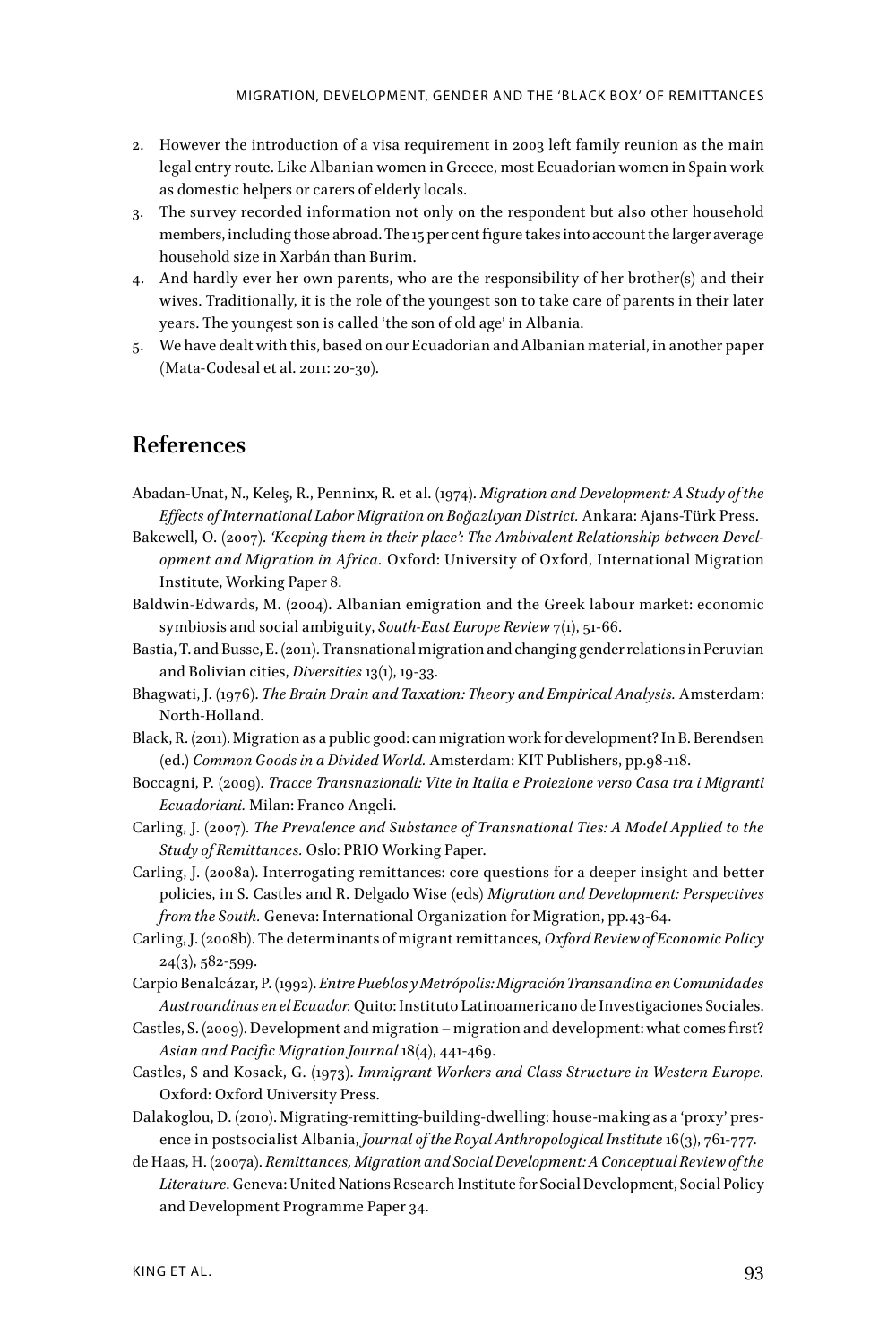- de Haas, H. (2007b). Turning the tide? Why development will not stop migration, *Development and Change* 38(5), 819-841.
- de Haas, H. (2010). Migration and development: a theoretical perspective, *International Migration Review* 44(1), 227-264.
- de Haas, H. (2012). The migration and development pendulum: a critical review on research and policy, *International Migration* 50(3), 8-25.
- Delgado Wise, R. and Márquez Covarrubias, H. (2011). The dialectic between uneven development and forced migration: toward a political economy framework, in T. Faist, M. Fauser and P. Kivisto (eds) *The Migration-Development Nexus: A Transnational Perspective*. Basingstoke: Palgrave Macmillan, pp.57-82.

de Waal, C. (2005). *Albania Today: A Portrait of Post-Communist Turbulence*. London: I.B. Tauris.

- de Zwager, N., Gedeshi, I., Germenji, E. and Nikas, C. (2005). *Competing for Remittances.* Tirana: IOM.
- Faist, T. and Fauser, M. (2011). The migration-development nexus: toward a transnational perspective, in T. Faist, M. Fauser and P. Kivisto (eds) *The Migration-Development Nexus: A Transnational Perspective*. Basingstoke: Palgrave Macmillan, pp.1-26.
- Frank, A.G. (1969). *Capitalism and Underdevelopment in Latin America.* New York: Monthly Review Press.
- Glick Schiller, N., Basch, L. and Szanton Blanc, C. (1995). From immigrant to transmigrant: theorizing transnational migration, *Anthropological Quarterly* 68(1), 48-63.
- Gratton, B. (2007). Ecuadorians in the United States and Spain: history, gender and niche formation, *Journal of Ethnic and Migration Studies* 33(4), 581-599.
- Guarnizo, L.E (2003). The economics of transnational living, *International Migration Review* 37(3), 666-699.
- Hatziprokopiou, P. (2003). Albanian immigrants in Thessaloniki, Greece: processes of economic and social incorporation, *Journal of Ethnic and Migration Studies* 29(6), 1033-1057.
- Julca, A. (2005). Socioeconomics and conflict in sending remittances from New York's unstable labour market to Peru, in S. Jayaraman and I. Ness (eds) *The New Immigrant Workforce: Innovative Models for Labor Organizing*. New York: M.E. Sharpe, pp.9-32.
- Kapur, D. (2004). *Remittances: The New Development Mantra*. Geneva: UNCTAD and G24 Discussion Paper Series, 29.
- King, R., Dalipaj, M. and Mai, N. (2006). Gendering migration and remittances: evidence from London and northern Albania, *Population, Space and Place* 12(4), 409-434.
- King, R. and Vullnetari, J. (2010). *Gender and Remittances in Albania: Or Why 'Are Women Better Remitters than Men?' is not the Right Question*. Brighton: Sussex Centre for Migration Research, Working Paper 58.
- King, R., Castaldo, A. and Vullnetari, J. (2011). Gendered relations and filial duties along the Greek-Albanian remittance corridor, *Economic Geography* 87(4), 393-419.
- Kunz, R. (2008). 'Remittances are beautiful'? Gender implications of the new global remittances trend, *Third World Quarterly* 29(7), 1389-1409.
- Kyle, D. (2000). *Transnational Peasants: Migrations, Networks, and Ethnicity in Andean Ecuador.* Baltimore: John Hopkins University Press.
- Levitt, P. (1998). Social remittances: migration driven local-level forms of cultural difffusion, *International Migration Review* 32(4), 926-948.
- Levitt, P. and Lamba-Nieves, D. (2013). Rethinking social remittances and the migrationdevelopment nexus from the perspective of time, *Migration Letters* 10(1), 11-21.
- Lipton, M. (1980). Migration from rural areas of poor countries: the impact on rural productivity and income distribution, *World Development* 8(1), 1-24.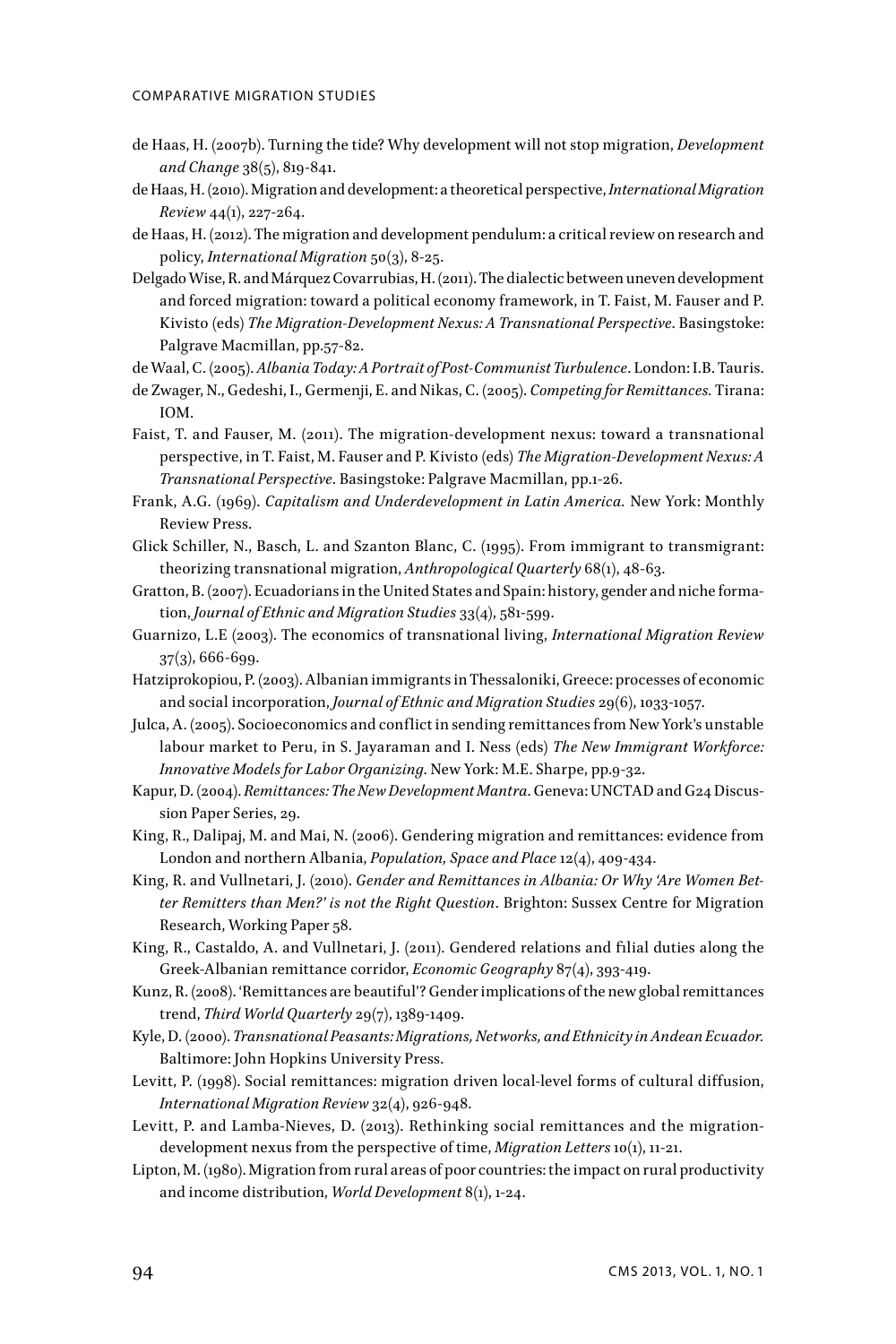- Lucas, R.E.B. and Stark, O. (1985). Motivations to remit: evidence from Botswana, *Journal of Political Economy* 93(5), 901-918.
- Mahler, S.J. and Pessar, P.R. (2001). Gendered geographies of power: analysing gender across transnational spaces, *Identities* 7(4), 441-459.
- Massey, D. (1994). *Space, Place and Gender*. Minneapolis: University of Minnesota Press.

Mata-Codesal, D. (2011). *Material and Social Remittances in Highland Ecuador.* Brighton: University of Sussex, PhD in Migration Studies.

- Mata-Codesal, D., King, R. and Vullnetari, J. (2011). *Of Corridors and Dyads: Unpacking the Family Dynamics of Remittance Transfers to Albania and Ecuador.* Brighton: Sussex Centre for Migration Research, Working Paper 66.
- Michail, D. (2013). Social development and transnational households: resilience and motivation for Albanian immigrants in Greece in the era of economic crisis, *Southeast Europe and Black Sea Studies* 13(2), 265-279.

Paine, S. (1974). *Exporting Workers: The Turkish Case.* Cambridge: Cambridge University Press.

- Piore, M.J. (1979). *Birds of Passage: Migrant Labor and Industrial Societies.* New York: Cambridge University Press.
- Piper, N. (2009). The complex interconnections of the migration-development nexus: a social perspective, *Population, Space and Place* 15(2), 93-101.
- Potts, L. (1990). *The World Labour Market: A History of Migration*. London: Zed Books.
- Pribilsky, J. (2004). 'Aprendemos a convivir': conjugal relations, co-parenting, and family life among Ecuadorian transnational migrants in New York City and the Ecuadorian Andes, *Global Networks* 4(3), 313-334.
- Pribilsky, J. (2007). *'La Chulla Vida': Gender, Migration, and the Family in Andean Ecuador and New York City.* Syracuse: Syracuse University Press.
- Raghuram, P. (2009). Which migration, what development? Unsettling the edifice of migration and development, *Population, Space and Place* 15(2), 103-117.
- Rahman, M.M. and Fee, L.K. (2009). Gender and the remittance process: Indonesian domestic workers in Hong Kong, Singapore and Malaysia, *Asian Population Studies* 5(2), 103-125.
- Ramírez, C., García Domínguez, M. and Míguez Morais, J. (2005). *Crossing Borders: Remittances, Gender and Development*. Santo Domingo: UN-INSTRAW Working Paper.
- Rhoades, R.E. (1978). Intra-European return migration and rural development: lessons from the Spanish case, *Human Organization* 37(2), 136-147.
- Saltmarshe, D. (2001). *Identity in a Post-Communist Balkan State: An Albanian Village Study.* Aldershot: Ashgate.

Seers, D. (1979). The periphery of Europe, in D. Seers, B. Schafffer and M-L. Kiljunen (eds) *Underdeveloped Europe: Studies in Core-Periphery Relations*. Hassocks: Harvester Press, pp.3-34.

- Skeldon, R. (2008). International migration as a tool in development policy: a passing phase? *Population and Development Review* 34(1), 1-18.
- Smith, E. (2009). 'Gap-fillers' or 'clan destroyers'? Transnational female solidarity towards kin in the region of Fier, *Southeast European and Black Sea Studies* 9(4), 555-573.
- Stark, O. (1991). *The Migration of Labor*. Oxford: Blackwell.
- Stark, O. and Bloom, D.E. (1985). The new economics of labor migration, *American Economic Review* 75(1), 173-178.
- Thomas, B. (1954). *Migration and Economic Growth: A Study of Great Britain and the Atlantic Economy*. Cambridge: Cambridge University Press.
- UNDP (2009). *Human Development Report 2009. Overcoming Barriers: Human Mobility and Development.* Basingstoke: Palgrave Macmillan.
- Van Hear, N. and Sørensen, N. N. (eds) (2003). *The Migration-Development Nexus*. Geneva: United Nations and International Organization for Migration.